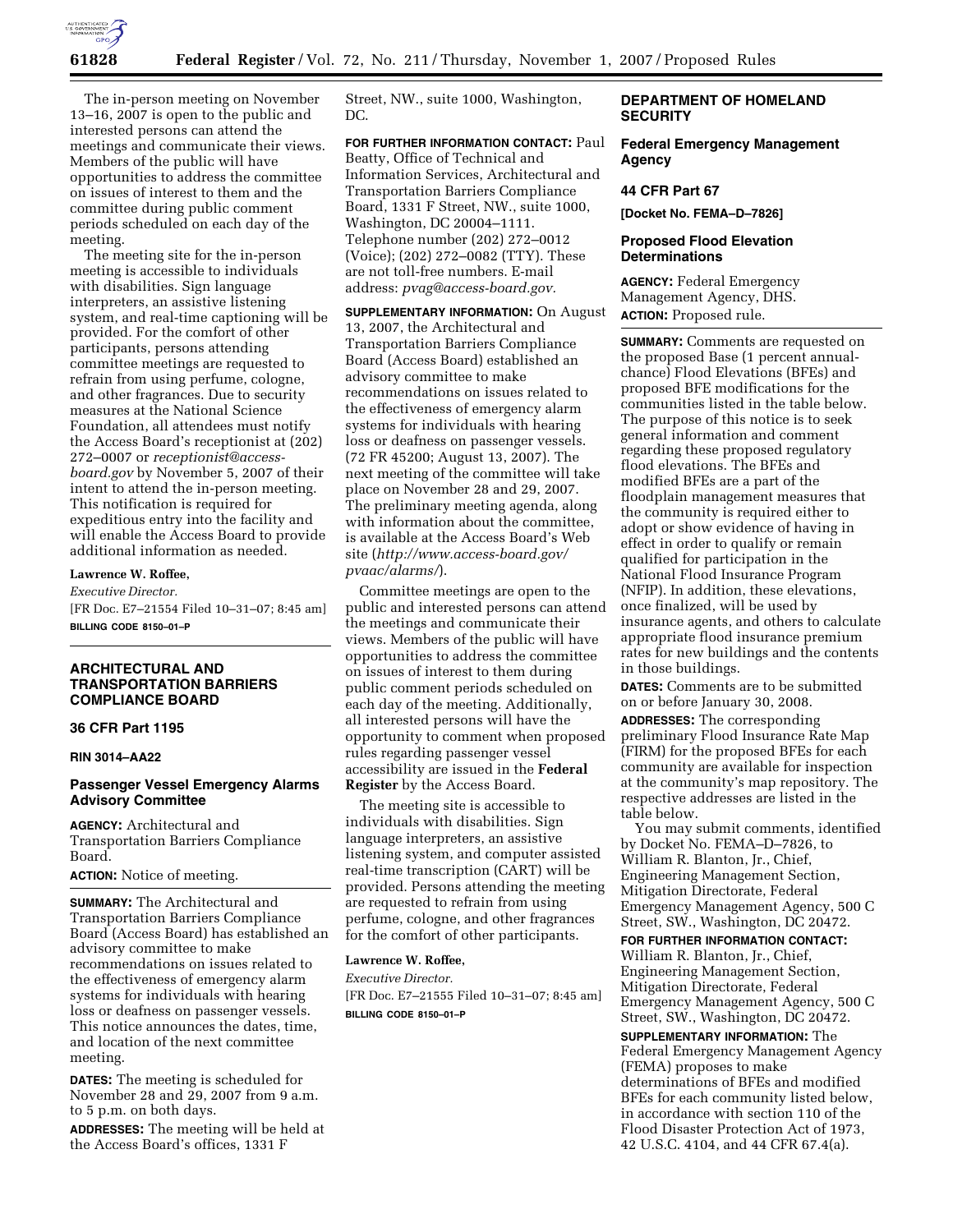These proposed BFEs and modified BFEs, together with the floodplain management criteria required by 44 CFR 60.3, are the minimum that are required. They should not be construed to mean that the community must change any existing ordinances that are more stringent in their floodplain management requirements. The community may at any time enact stricter requirements of its own, or pursuant to policies established by other Federal, State, or regional entities. These proposed elevations are used to meet the floodplain management requirements of the NFIP and are also used to calculate the appropriate flood insurance premium rates for new buildings built after these elevations are made final, and for the contents in these buildings.

Comments on any aspect of the Flood Insurance Study and FIRM, other than the proposed BFEs, will be considered. A letter acknowledging receipt of any comments will not be sent.

*Administrative Procedure Act Statement.* This matter is not a

rulemaking governed by the Administrative Procedure Act (APA), 5 U.S.C. 553. FEMA publishes flood elevation determinations for notice and comment; however, they are governed by the Flood Disaster Protection Act of 1973, 42 U.S.C. 4105, and the National Flood Insurance Act of 1968, 42 U.S.C. 4001, *et seq.*, and do not fall under the APA.

*National Environmental Policy Act.*  This proposed rule is categorically excluded from the requirements of 44 CFR part 10, Environmental Consideration. An environmental impact assessment has not been prepared.

*Regulatory Flexibility Act.* As flood elevation determinations are not within the scope of the Regulatory Flexibility Act, 5 U.S.C. 601–612, a regulatory flexibility analysis is not required.

*Executive Order 12866, Regulatory Planning and Review.* This proposed rule is not a significant regulatory action under the criteria of section 3(f) of Executive Order 12866, as amended.

*Executive Order 13132, Federalism.*  This proposed rule involves no policies that have federalism implications under Executive Order 13132.

*Executive Order 12988, Civil Justice Reform.* This proposed rule meets the applicable standards of Executive Order 12988.

#### **List of Subjects in 44 CFR Part 67**

Administrative practice and procedure, Flood insurance, Reporting and recordkeeping requirements.

Accordingly, 44 CFR part 67 is proposed to be amended as follows:

#### **PART 67—[AMENDED]**

1. The authority citation for part 67 continues to read as follows:

**Authority:** 42 U.S.C. 4001, *et seq.*; Reorganization Plan No. 3 of 1978, 3 CFR, 1978 Comp., p. 329; E.O. 12127, 44 FR 19367, 3 CFR, 1979 Comp., p. 376.

#### **§ 67.4 [Amended]**

2. The tables published under the authority of § 67.4 are proposed to be amended as follows:

| Flooding source(s)                             | Location of referenced elevation                                                        | * Elevation in feet (NGVD)<br>+ Elevation in feet (NAVD)<br># Depth in feet above<br>ground |          | Communities affected                      |  |  |
|------------------------------------------------|-----------------------------------------------------------------------------------------|---------------------------------------------------------------------------------------------|----------|-------------------------------------------|--|--|
|                                                |                                                                                         | Effective                                                                                   | Modified |                                           |  |  |
| Clarke County, Alabama, and Incorporated Areas |                                                                                         |                                                                                             |          |                                           |  |  |
| Alabama River                                  | 459 feet upstream of the intersection of Reedy Creek<br>and Cross Section A.            | None                                                                                        | +35      | Unincorporated Areas of<br>Clarke County. |  |  |
|                                                | 2439 ft downstream of Intersection of Alabama River<br>and Silver Creek Lake Road.      | None                                                                                        | $+61$    |                                           |  |  |
| East Basset Creek                              | The point where East Basset Creek and County High-<br>way 15 intersects.                | None                                                                                        | +34      | Unincorporated Areas of<br>Clarke County. |  |  |
|                                                | 10906 ft upstream of the intersection of East Bassett<br>Creek & County Highway 15.     | None                                                                                        | $+45$    |                                           |  |  |
| Tombigbee River                                | feet downstream of the intersection of<br>1332<br>Tombigbee River and Southern Railway. | None                                                                                        | +35      | Unincorporated Areas of<br>Clarke County. |  |  |
|                                                | 3783<br>feet downstream of the intersection<br>of                                       | None                                                                                        | $+36$    |                                           |  |  |

\* National Geodetic Vertical Datum.

# Depth in feet above ground.

+ North American Vertical Datum.

Send comments to William R. Blanton, Jr., Chief, Engineering Management Section, Mitigation Directorate, Federal Emergency Management Agency, 500 C Street, SW., Washington, DC 20472.

### **ADDRESSES**

**Unincorporated Areas of Clarke County** 

Tombigbee River and U.S. Highway 43.

Maps are available for inspection at 114 Court Street, Grove Hill, AL 36451.

## **Elmore County, Alabama, and Incorporated Areas**  Alabama River ...................... At U.S. Highway 82 ...................................................... None +161 City of Prattville. Where Interstate 65 crosses Still Creek ....................... None | +163<br>810 feet upstream of confluence with Taylor Creek .... None | +180 Coosa River .......................... 810 feet upstream of confluence with Taylor Creek .... None +180 City of Wetumpka. 800 feet upstream of confluence with Taylor Creek .... Coosada Creek ........................ 4270 feet downstream of Springdale Road ........................... None | +202 | City of Millbrook. On Springdale Road ..................................................... None +216 Coosada Creek ..................... 685 feet upstream of Airport Road ............................... None +201 Town of Coosada. 695 feet upstream of Airport Road ............................... None +201 Cottonford Creek ................... 4590 feet downstream of Deatsville Highway .............. None +261 City of Millbrook. 2760 feet downstream of Deatsville Highway ................. None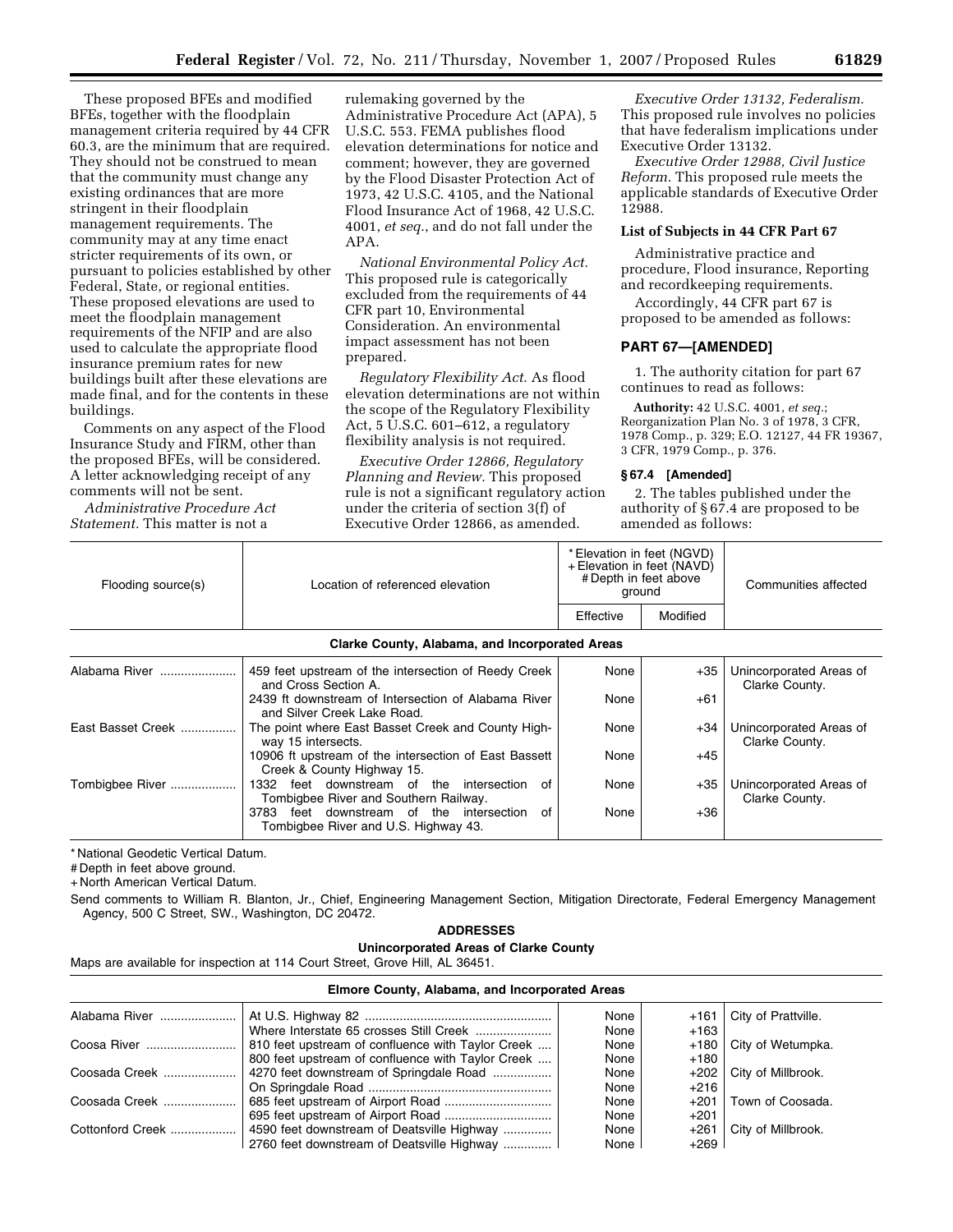| Flooding source(s) | Location of referenced elevation                                                                                             | *Elevation in feet (NGVD)<br>+ Elevation in feet (NAVD)<br># Depth in feet above<br>ground |                            | Communities affected                                           |
|--------------------|------------------------------------------------------------------------------------------------------------------------------|--------------------------------------------------------------------------------------------|----------------------------|----------------------------------------------------------------|
|                    |                                                                                                                              | Effective                                                                                  | Modified                   |                                                                |
| Cottonford Creek   | 290 feet upstream of confluence with Mortar Creek<br>300 feet upstream of confluence with Mortar Creek                       | None<br>None                                                                               | $+169$<br>$+169$           | Town of Coosada.                                               |
| Crescant Lake      | 2600 feet upstream of Interstate 65 on Still Creek<br>2610 feet upstream of Interstate 65 on Still Creek                     | None<br>None                                                                               | $+164$<br>$+164$           | City of Millbrook.                                             |
| Grandview Branch   | 2780 feet downstream of State Highway 14<br>260 feet downstream of State Highway 14                                          | None<br>None                                                                               | $+271$<br>$+304$           | City of Millbrook.                                             |
| Gravel Pit Creek   |                                                                                                                              | None                                                                                       | $+170$                     | Unincorporated Areas of<br>Elmore County City of<br>Millbrook. |
| Jackson Branch     | 390 feet west of Sandtown Road and Phillips Drive<br>410 feet downstream of Louisville and Nashville RR<br>on Alabama River. | None<br>None<br>None                                                                       | $+319$<br>$+165$<br>$+165$ |                                                                |
| Jackson Branch     | 1270 feet downstream of confluence with Zion Branch<br>1280 feet downstream of confluence with Zion Branch                   | None<br>None                                                                               | $+165$<br>$+165$           | Town of Coosada.                                               |
| Lewis Creek        | 740 feet downstream of Friendship Road                                                                                       | None<br>None                                                                               | $+234$<br>$+316$           | City of Tallassee.                                             |
| Mill Creek         |                                                                                                                              | None<br>None                                                                               | $+213$<br>$+213$           | City of Millbrook.                                             |
| Tributary          | 350 feet upstream of confluence with Mill Creek<br>1480 feet upstream of confluence with Mill Creek                          | None<br>None                                                                               | $+206$<br>$+208$           | City of Millbrook.                                             |
| Mortar Creek       | 710 feet downstream of confluence with Cottonford<br>Creek.                                                                  | None                                                                                       | $+168$                     | Town of Coosada.                                               |
| Still Creek        | 210 feet downstream of Edgewood Road                                                                                         | None<br>None<br>None                                                                       | $+169$<br>$+174$<br>$+185$ | City of Millbrook.                                             |

# Depth in feet above ground.

+ North American Vertical Datum.

Send comments to William R. Blanton, Jr., Chief, Engineering Management Section, Mitigation Directorate, Federal Emergency Management Agency, 500 C Street, SW., Washington, DC 20472.

# **ADDRESSES**

# **City of Millbrook**

Maps are available for inspection at 3390 Main Street, Millbrook, AL 36054.

**City of Prattville** 

Maps are available for inspection at 101 West Main Street, Prattville, AL 36067.

**City of Tallassee** 

Maps are available for inspection at 3 Freeman Avenue, Tallassee, AL 36078.

**City of Wetumpka** 

Maps are available for inspection at 212 S. Main Street, Wetumpka, AL 36067.

## **Town of Coosada**

Maps are available for inspection at 5800 Coosada Road, Coosada, AL 36020.

### **Unincorporated Areas of Elmore County**

Maps are available for inspection at 100 Commerce Street, Room 207, Wetumpka, AL 36092.

### **Navajo County, Arizona, and Incorporated Areas**

| Cottonwood Wash | Approximately 150 feet upstream of confluence with<br>Silver Creek.     | None | $+5568$ | Town of Snowflake, Town<br>of Taylor.                            |
|-----------------|-------------------------------------------------------------------------|------|---------|------------------------------------------------------------------|
|                 | Approximately 3.18 miles upstream of Paper Mill<br>Road.                | None | $+5747$ |                                                                  |
| Split Flow      | Approximately 300 feet upstream of confluence with<br>Cottonwood Wash.  | None | $+5647$ | Town of Snowflake, Town<br>of Taylor.                            |
|                 | Approximately 0.65 mile upstream of confluence with<br>Cottonwood Wash. | None | +5666   |                                                                  |
| Hog Wash        | Approximately 1,300 feet downstream of Hilltop Road                     | None | $+6057$ | Unincorporated Areas of<br>Navajo County.                        |
|                 | Approximately 1,440 feet upstream of Deuces Wild<br>Road.               | None | $+6280$ |                                                                  |
| Tributary       | Approximately 200 feet upstream of confluence with<br>Hog Wash.         | None | +6143   | City of Show Low, Unin-<br>corporated Areas of<br>Navajo County. |
|                 | Approximately 0.50 mile upstream of Smith Ranch<br>Road.                | None | $+6224$ |                                                                  |
| Linden Draw     | Approximately 2.20 miles downstream of School<br>House Lane.            | None | $+6089$ | Unincorporated Areas of<br>Navajo County.                        |
|                 | Approximately 0.71 mile upstream of Mission Lane                        | None | $+6306$ |                                                                  |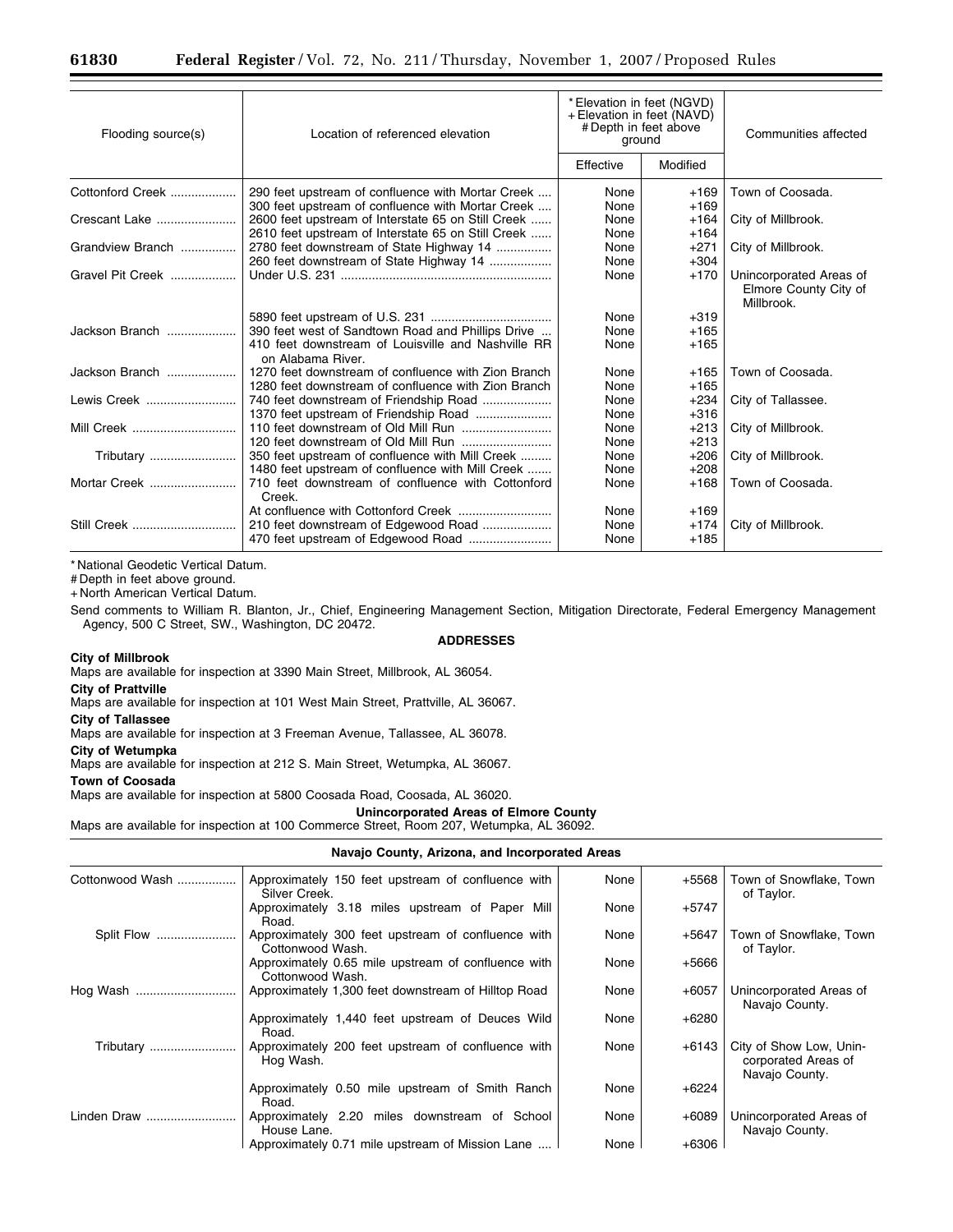# Depth in feet above ground.

+ North American Vertical Datum.

Send comments to William R. Blanton, Jr., Chief, Engineering Management Section, Mitigation Directorate, Federal Emergency Management Agency, 500 C Street SW., Washington, DC 20472.

### **ADDRESSES**

#### **City of Show Low**

Maps are available for inspection at 550 N. 9th Place, Show Low, AZ 85901.

#### **Town of Snowflake**

Maps are available for inspection at 81 West First Street, Snowflake, AZ 85937.

**Town of Taylor** 

Maps are available for inspection at 425 Papermill Road, Taylor, AZ 85939.

**Unincorporated Areas of Navajo County**  Maps are available for inspection at 465 First Avenue, Holbrook, AZ 86025.

# **Labette County, Kansas, and Incorporated Areas**

|                      | Labelle County, Kansas, and Incorporated Areas                               |      |        |                                                                  |  |  |
|----------------------|------------------------------------------------------------------------------|------|--------|------------------------------------------------------------------|--|--|
| Bachelor Creek       | Approximately 0.81 mile upstream of confluence with<br>Labette Creek.        | None | $+855$ | Unincorporated Areas of<br>Labette County.                       |  |  |
|                      | Approximately 1.4 miles upstream of Ness Road                                | None | $+888$ |                                                                  |  |  |
| Labette Creek        | Approximately 0.74 mile downstream of Southern Av-<br>enue.                  | None | $+864$ | City of Parsons, Unincor-<br>porated Areas of Labette<br>County. |  |  |
|                      | Approximately 2.2 miles upstream of MKT Railroad                             | None | $+892$ |                                                                  |  |  |
| Labette Creek        | Approximately 0.38 mile downstream of confluence<br>with Bachelor Creek.     | None | $+855$ | Unincorporated Areas of<br>Labette County.                       |  |  |
|                      | Approximately 3.03 miles upstream of confluence with<br>Bachelor Creek.      | None | $+858$ |                                                                  |  |  |
| Tributary A          | Approximately 0.95 mile downstream of Rooks Road                             | None | $+856$ | Unincorporated Areas of<br>Labette County.                       |  |  |
|                      | Approximately 0.44 mile upstream of Rooks Road                               | None | $+866$ |                                                                  |  |  |
| Tributary B          | Approximately 0.75 mile upstream of confluence with<br>Labette Creek.        | None | $+859$ | Unincorporated Areas of<br>Labette County.                       |  |  |
|                      | Approximately 1.07 miles upstream of Queens Road                             | None | $+888$ |                                                                  |  |  |
| Little Labette Creek | Approximately 0.27 mile downstream of MKT Railroad                           | None | $+865$ | City of Parsons, Unincor-<br>porated Areas of Labette<br>County. |  |  |
|                      | Approximately 0.45 mile upstream of U.S. Highway<br>160.                     | None | $+907$ |                                                                  |  |  |
| Tributary A          | Approximately 0.19 mile upstream of confluence with<br>Little Labette Creek. | None | $+885$ | Unincorporated Areas of<br>Labette County.                       |  |  |
|                      | Approximately 1.30 miles upstream of Meade Road                              | None | $+903$ |                                                                  |  |  |
| Tributary B          | Approximately 500 feet upstream of confluence with<br>Little Labette Creek.  | None | $+897$ | Unincorporated Areas of<br>Labette County.                       |  |  |
|                      | Approximately 0.23 mile upstream of U.S. Highway<br>160.                     | None | $+903$ |                                                                  |  |  |
| Tolen Creek          | Approximately 0.38 mile upstream of confluence with<br>Labette Creek.        | None | $+880$ | City of Parsons, Unincor-<br>porated Areas of Labette<br>County. |  |  |
|                      | Approximately 0.32 mile upstream of Pratt Road                               | None | $+891$ |                                                                  |  |  |
| Tributary A          | Approximately 0.11 mile upstream of confluence of<br>Tolen Creek.            | None | $+883$ | City of Parsons, Unincor-<br>porated Areas of Labette<br>County. |  |  |
|                      | Appromimately 1.46 miles upstream of U.S. Highway<br>160.                    | None | $+901$ |                                                                  |  |  |

\* National Geodetic Vertical Datum.

# Depth in feet above ground.

+ North American Vertical Datum.

Send comments to William R. Blanton, Jr., Chief, Engineering Management Section, Mitigation Directorate, Federal Emergency Management Agency, 500 C Street SW., Washington, DC 20472. **ADDRESSES** 

**City of Parsons**  Maps are available for inspection at 112 South 17th Street, Parsons, KS 67357.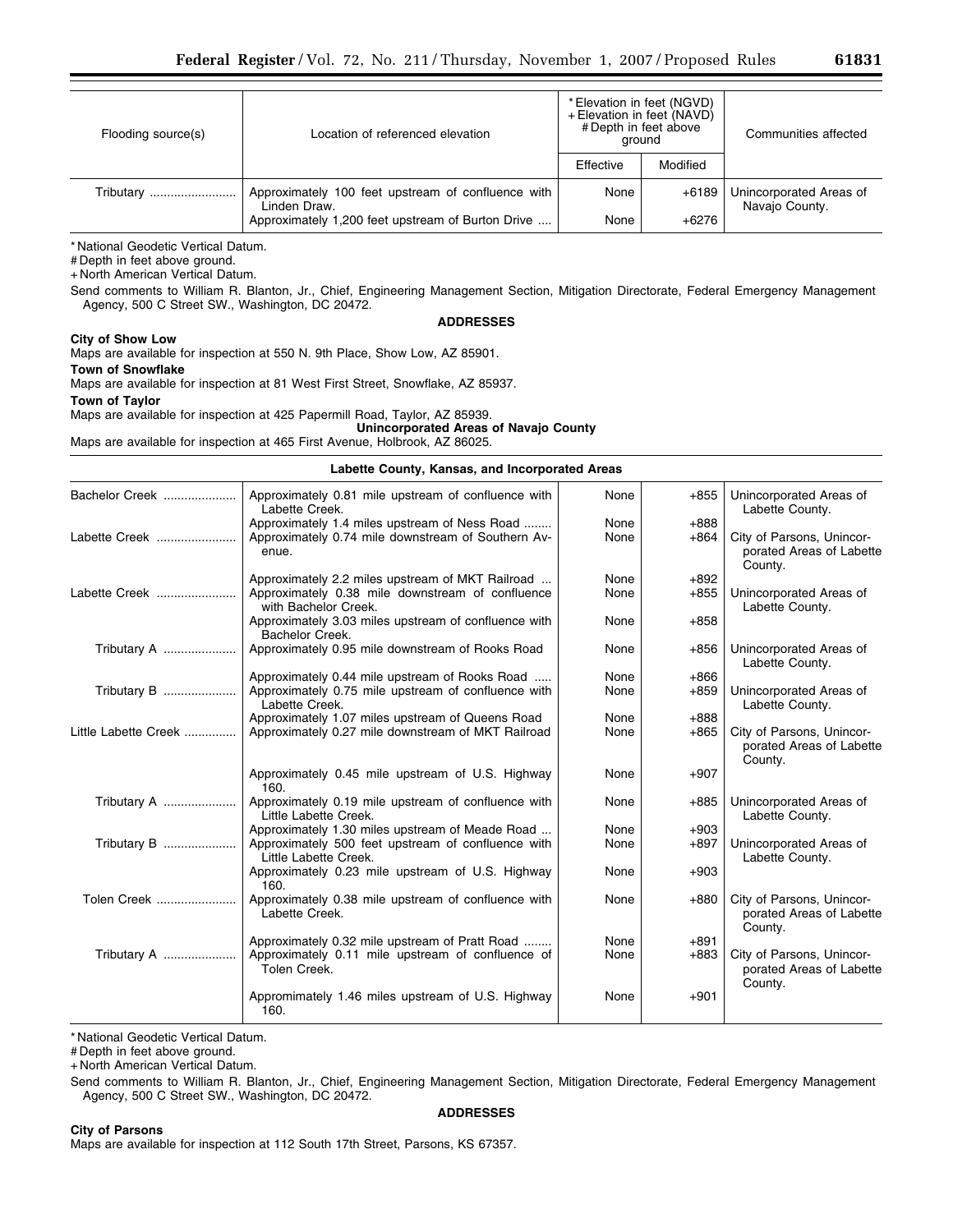| Flooding source(s)                       | Location of referenced elevation                                                                                      | * Elevation in feet (NGVD)<br>+ Elevation in feet (NAVD)<br># Depth in feet above<br>ground |                    | Communities affected                                                                           |
|------------------------------------------|-----------------------------------------------------------------------------------------------------------------------|---------------------------------------------------------------------------------------------|--------------------|------------------------------------------------------------------------------------------------|
|                                          |                                                                                                                       | Effective                                                                                   | Modified           |                                                                                                |
|                                          | Unincorporated Areas of Labette County<br>Maps are available for inspection at 501 Merchant Street, Oswego, KS 67356. |                                                                                             |                    |                                                                                                |
|                                          | Lyon County, Minnesota, and Incorporated Areas                                                                        |                                                                                             |                    |                                                                                                |
| County Ditch No. 63                      | Approximately 5,190 feet downstream of County<br>Road 8.                                                              | None                                                                                        | $+1150$            | Unincorporated Areas of<br>Lyon County, City of<br>Ghent.                                      |
| Meadow Creek                             | Approximately 60 feet upstream of 310th Street                                                                        | None<br>None                                                                                | $+1167$<br>$+1122$ | Unincorporated Areas of<br>Lyon County.                                                        |
|                                          | Approximately 2,735 feet upstream from County Road<br>7 <sub>1</sub>                                                  | None                                                                                        | $+1185$            |                                                                                                |
| <b>Meadow Creek Overflow</b><br>Channel. |                                                                                                                       | None                                                                                        | $+1185$            | Unincorporated Areas of<br>Lyon County.                                                        |
| Redwood River                            | Approximately 340 feet upstream of State Highway 23                                                                   | None<br>None                                                                                | $+1189$<br>$+1067$ | Unincorporated Areas of<br>Lyon County, City of<br>Lynd, City of Marshall,<br>City of Russell. |
| South Branch Yellow Medi-<br>cine River. | Approximately 225 feet upstream of State Highway 23<br>At confluence with Yellow Medicine River                       | None<br>None                                                                                | $+1516$<br>$+1119$ | Unincorporated Areas of<br>Lyon County, City of<br>Minneota.                                   |
|                                          | Approximately 1,495 feet upstream of West Lyon<br>Street.                                                             | None                                                                                        | $+1170$            |                                                                                                |
| Three Mile Creek                         |                                                                                                                       | None                                                                                        | $+1081$            | Unincorporated Areas of<br>Lyon County.                                                        |
|                                          | Approximately 4,880 feet upstream from State High-<br>way 68.                                                         | None                                                                                        | $+1158$            |                                                                                                |
| Yellow Medicine River                    | Approximately 3,295 feet downstream of County<br>Boundary.                                                            | None                                                                                        | $+1094$            | Unincorporated Areas of<br>Lyon County.                                                        |
|                                          |                                                                                                                       | None                                                                                        | $+1167$            |                                                                                                |

# Depth in feet above ground.

+ North American Vertical Datum.

Send comments to William R. Blanton, Jr., Chief, Engineering Management Section, Mitigation Directorate, Federal Emergency Management Agency, 500 C Street SW., Washington, DC 20472.

# **ADDRESSES**

#### **City of Ghent**

Maps are available for inspection at 107 Chapman Street, Ghent, MN 56239.

**City of Lynd** 

Maps are available for inspection at 111 West Railroad, Lynd, MN 56157.

**City of Marshall** 

Maps are available for inspection at 344 West Main Street, Marshall, MN 56258.

**City of Minneota** 

Maps are available for inspection at 129 East 1st Street, Minneota, MN 56264.

**City of Russell** 

Maps are available for inspection at 106 River Street, Russell, MN 56169.

**Unincorporated Areas of Lyon County** 

Maps are available for inspection at 607 West Main Street, Marshall, MN 56258.

#### **Anson County, North Carolina, and Incorporated Areas**

| Canal Branch | At the confluence with Palmetto Branch               | None |        | Town of Ansonville. |
|--------------|------------------------------------------------------|------|--------|---------------------|
|              | Approximately 80 feet upstream of Threadgill Street. | None | $+310$ |                     |

\* National Geodetic Vertical Datum.

# Depth in feet above ground.

+ North American Vertical Datum.

Send comments to William R. Blanton, Jr., Chief, Engineering Management Section, Mitigation Directorate, Federal Emergency Management Agency, 500 C Street, SW., Washington, DC 20472.

### **ADDRESSES**

#### **Town of Ansonville**

Maps are available for inspection at Ansonville Town Hall, 8778 U.S. Highway 52, Ansonville, NC.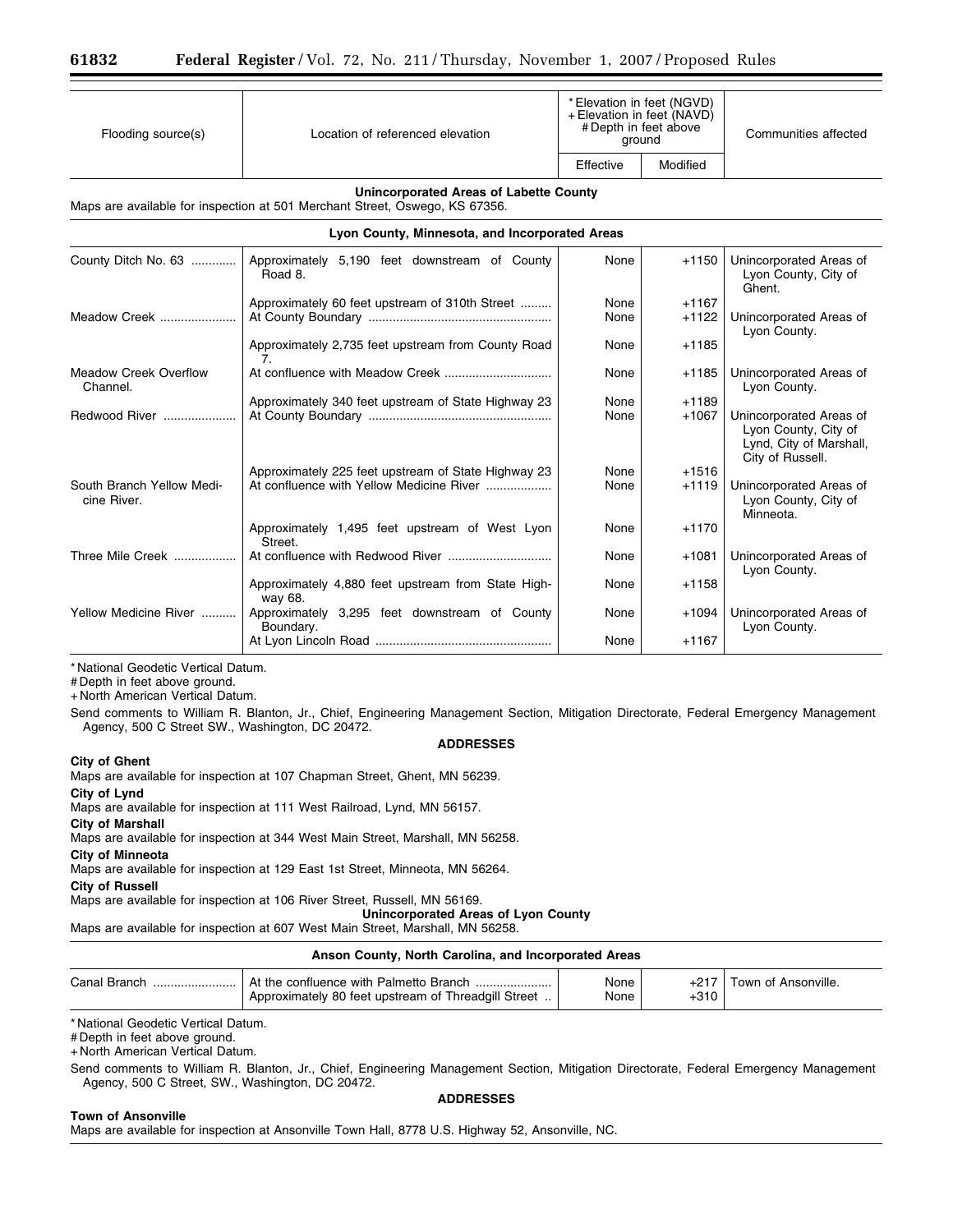| Flooding source(s)                                             | Location of referenced elevation                                                                     | * Elevation in feet (NGVD)<br>+ Elevation in feet (NAVD)<br># Depth in feet above<br>ground |                      | Communities affected                                              |  |  |  |  |
|----------------------------------------------------------------|------------------------------------------------------------------------------------------------------|---------------------------------------------------------------------------------------------|----------------------|-------------------------------------------------------------------|--|--|--|--|
|                                                                |                                                                                                      | Effective                                                                                   | Modified             |                                                                   |  |  |  |  |
|                                                                | <b>Buncombe County, North Carolina and Incorporated Areas</b>                                        |                                                                                             |                      |                                                                   |  |  |  |  |
| Avery Creek                                                    | Approximately 0.5 mile upstream of the confluence                                                    | $+2,050$                                                                                    | $+2,051$             | Unincorporated Areas of                                           |  |  |  |  |
|                                                                | with the French Broad River.<br>Approximately 0.5 mile upstream of Misty Valley<br>Parkway.          | None                                                                                        | $+2,100$             | Buncombe County.                                                  |  |  |  |  |
| Beaverdam Creek (into<br>French Broad River) Tribu-<br>tary 1. | Approximately 900 feet upstream of Hillcrest Road                                                    | None                                                                                        | $+2,108$             | Unincorporated Areas of<br>Buncombe County,<br>Town of Woodfin.   |  |  |  |  |
|                                                                | Approximately 340 feet upstream of Baird Cove Road                                                   | None                                                                                        | $+2,348$             |                                                                   |  |  |  |  |
| Beaverdam Creek (into<br>South Hominy Creek).                  | (State Road 2088).<br>At the confluence with South Hominy Creek                                      | None                                                                                        | $+2,107$             | Unincorporated Areas of<br>Buncombe County.                       |  |  |  |  |
|                                                                | Approximately 50 feet downstream of Wise Road<br>(State Road 3467).                                  | None                                                                                        | $+2,270$             |                                                                   |  |  |  |  |
| Beaverdam Creek (into<br>South Hominy Creek) Trib-<br>utary.   | At the confluence with Beaverdam Creek (into South<br>Hominy Creek).                                 | None                                                                                        | $+2,214$             | Unincorporated Areas of<br>Buncombe County.                       |  |  |  |  |
|                                                                | Approximately 0.6 mile upstream of the confluence<br>with Beaverdam Creek (into South Hominy Creek). | None                                                                                        | $+2,250$             |                                                                   |  |  |  |  |
| Bee Branch                                                     |                                                                                                      | None                                                                                        | $+2,281$             | Unincorporated Areas of<br>Buncombe County.                       |  |  |  |  |
| Beetree Creek                                                  | Approximately 50 feet upstream of Bee Branch Road<br>At the confluence with Swannanoa River          | None<br>$+2,146$                                                                            | $+2,418$<br>$+2,148$ | Unincorporated Areas of<br>Buncombe County.                       |  |  |  |  |
|                                                                | Approximately 0.9 mile upstream of Bee Tree Road<br>(State Road 2428).                               | None                                                                                        | $+2,682$             |                                                                   |  |  |  |  |
| Bent Creek                                                     | Approximately 0.4 mile upstream of the confluence<br>with French Broad River.                        | $+2,018$                                                                                    | $+2,019$             | Unincorporated Areas of<br>Buncombe County.                       |  |  |  |  |
|                                                                | Approximately 0.6 mile upstream of Blue Ridge Park-                                                  | None                                                                                        | $+2,031$             |                                                                   |  |  |  |  |
| Bill Moore Creek                                               | way.<br>Approximately 900 feet upstream of the confluence<br>with Hominy Creek.                      | $+2,068$                                                                                    | $+2,069$             | Unincorporated Areas of<br>Buncombe County, City<br>of Asheville. |  |  |  |  |
|                                                                | Approximately 110 feet upstream of Reeves Cove<br>Road (State Road 3439).                            | None                                                                                        | $+2,160$             |                                                                   |  |  |  |  |
| Broad River                                                    | The Buncombe/Henderson County boundary                                                               | None                                                                                        | $+1,719$             | Unincorporated Areas of<br>Buncombe County.                       |  |  |  |  |
| Brush Creek                                                    | Approximately 0.3 mile upstream of NC Highway 9                                                      | None<br>None                                                                                | $+2,592$<br>$+2,164$ | Unincorporated Areas of<br>Buncombe County.                       |  |  |  |  |
|                                                                | Approximately 220 feet upstream of Dotson Cove<br>Road.                                              | None                                                                                        | $+2,511$             |                                                                   |  |  |  |  |
| Bull Creek                                                     | At the confluence with Swannanoa River                                                               | $+2,108$                                                                                    | $+2,109$             | Unincorporated Areas of<br>Buncombe County.                       |  |  |  |  |
|                                                                | Approximately 1,260 feet upstream of the confluence<br>with the Swannanoa River.                     | $+2,110$                                                                                    | $+2,109$             |                                                                   |  |  |  |  |
| Camp Branch                                                    | At the confluence with Swannanoa River<br>Approximately 660 feet upstream of Camp Branch             | $+2,314$<br>None                                                                            | $+2,315$<br>$+2,526$ | Town of Black Mountain.                                           |  |  |  |  |
| Cane Creek                                                     | Road.<br>Approximately 0.5 mile upstream of the confluence<br>with the French Broad River.           | None                                                                                        | $+2,061$             | Unincorporated Areas of<br>Buncombe County, City                  |  |  |  |  |
|                                                                | Approximately 1,510 feet upstream of the confluence<br>with Garren Creek.                            | None                                                                                        | $+2,309$             | of Asheville.                                                     |  |  |  |  |
| Cane Creek (into Hominy<br>Creek).                             | Approximately 0.3 mile upstream of the confluence<br>with Hominy Creek.                              | $+2,008$                                                                                    | $+2,009$             | City of Asheville.                                                |  |  |  |  |
| Curtis Creek                                                   | Approximately 1,490 feet upstream of Sand Hill Road<br>At the confluence with South Hominy Creek     | None<br>None                                                                                | $+2,011$<br>$+2,244$ | Unincorporated Areas of<br>Buncombe County.                       |  |  |  |  |
|                                                                | Approximately 20 feet upstream of Curtis Creek Road<br>(State Road 1113).                            | None                                                                                        | $+2,383$             |                                                                   |  |  |  |  |
| Dick Branch                                                    | At the confluence with Flat Creek (into French Broad<br>River).                                      | None                                                                                        | $+1,940$             | Unincorporated Areas of<br>Buncombe County.                       |  |  |  |  |
|                                                                | Approximately 240 feet upstream of Flat Creek<br>Church Road (State Road 1764).                      | None                                                                                        | +1,962               |                                                                   |  |  |  |  |
| Dillingham Creek                                               | Just upstream of Dillingham Road (State Road 2173)                                                   | None                                                                                        | $+2,273$             | Unincorporated Areas of<br>Buncombe County.                       |  |  |  |  |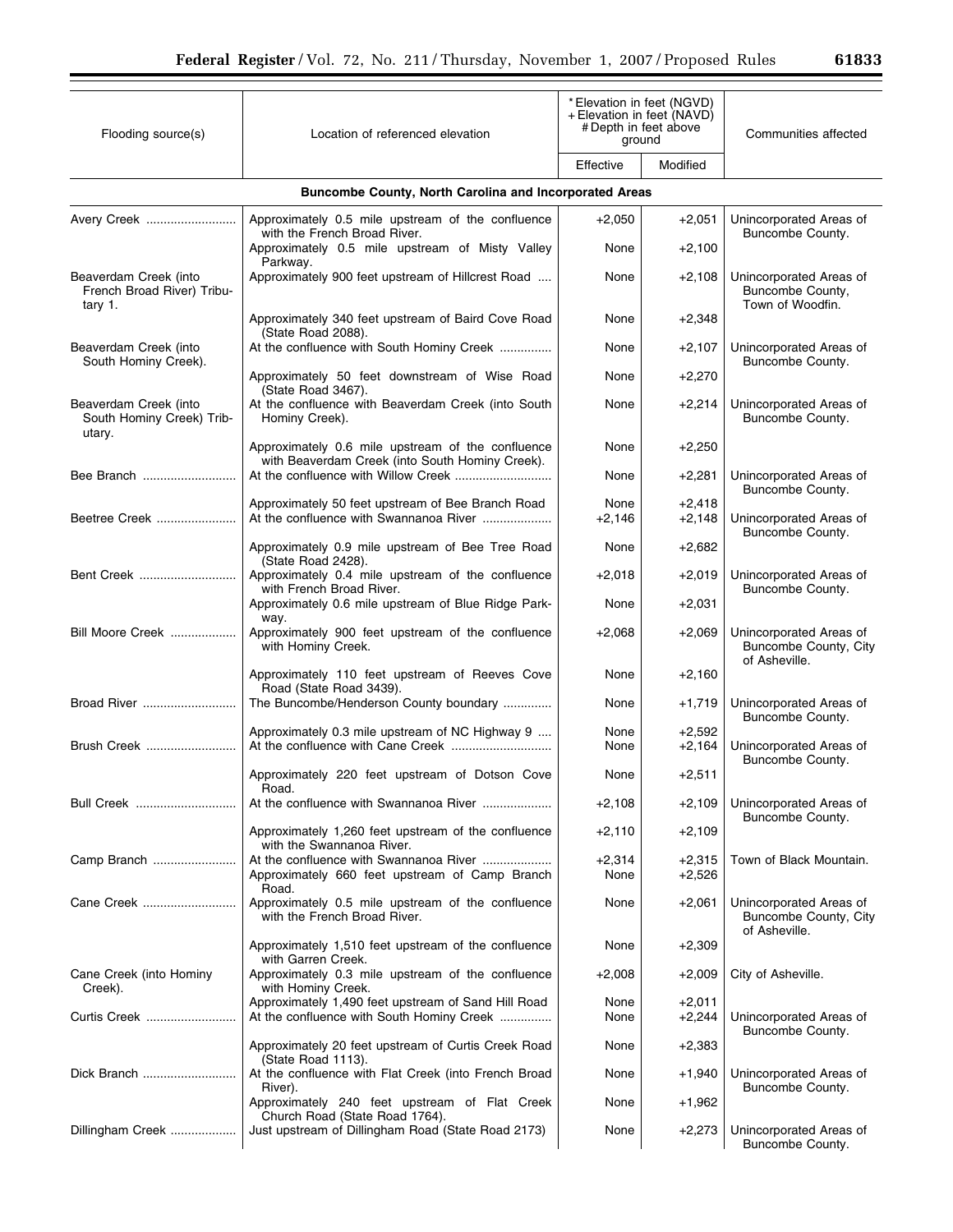| Flooding source(s)                    | Location of referenced elevation                                                                                                   | *Elevation in feet (NGVD)<br>+ Elevation in feet (NAVD)<br># Depth in feet above<br>ground |                      | Communities affected                                                                                 |
|---------------------------------------|------------------------------------------------------------------------------------------------------------------------------------|--------------------------------------------------------------------------------------------|----------------------|------------------------------------------------------------------------------------------------------|
|                                       |                                                                                                                                    | Effective                                                                                  | Modified             |                                                                                                      |
|                                       | Approximately 40 feet upstream of Dillingham Road<br>(State Road 2173).                                                            | None                                                                                       | $+2,545$             |                                                                                                      |
| Dingle Creek                          | Approximately 0.2 mile upstream of the confluence<br>with French Broad River.                                                      | $+2,007$                                                                                   | $+2,008$             | Unincorporated Areas of<br>Buncombe County, City<br>of Asheville.                                    |
|                                       | Approximately 1,660 feet upstream of Ballantree<br>Drive.                                                                          | None                                                                                       | $+2,631$             |                                                                                                      |
| Dix Creek                             |                                                                                                                                    | None                                                                                       | $+1,929$             | Unincorporated Areas of<br>Buncombe County.                                                          |
|                                       | Approximately 900 feet upstream of Old Leicester<br>Highway (State Road 1002).                                                     | None                                                                                       | $+2,026$             |                                                                                                      |
| Eller Cove                            | Approximately 40 feet upstream of Eller Hollow Road<br>(State Road 2104).                                                          | None<br>None                                                                               | $+2,078$<br>$+2,172$ | Town of Weaverville.                                                                                 |
| Emma Branch                           | Approximately 300 feet upstream of the confluence<br>with Smith Mill Creek.                                                        | None                                                                                       | $+1,977$             | Unincorporated Areas of<br>Buncombe County, City<br>of Asheville.                                    |
|                                       | Approximately 0.7 mile upstream of Eliada Home<br>Road.                                                                            | None                                                                                       | $+2,299$             |                                                                                                      |
| Tributary 2<br>Flat Creek             | Approximately 0.5 mile upstream of Brickyard Road                                                                                  | None<br>None                                                                               | $+2,069$<br>$+2,309$ | City of Asheville.                                                                                   |
|                                       | Approximately 1.1 miles upstream of the confluence                                                                                 | None<br>None                                                                               | $+1,946$<br>$+2,066$ | Unincorporated Areas of<br>Buncombe County.                                                          |
| Flat Creek (into French               | with the Broad River.                                                                                                              | None                                                                                       | $+1,770$             | Unincorporated Areas of                                                                              |
| Broad River).                         | Approximately 1,870 feet upstream of Chambers                                                                                      | None                                                                                       | $+2,205$             | Buncombe County.                                                                                     |
| Flat Creek (into Swannanoa<br>River). | Road.<br>At the confluence with Swannanoa River                                                                                    | $+2,356$                                                                                   | $+2,362$             | Town of Black Mountain,<br>Town of Montreat.                                                         |
| Tributary 1                           | At the confluence with Flat Creek (into Swannanoa<br>River).                                                                       | None<br>$+2,380$                                                                           | $+2,686$<br>$+2,379$ | Town of Black Mountain.                                                                              |
| Fourmile Branch                       | Approximately 830 feet upstream of NC Highway 9<br>Approximately 2,000 feet upstream of the confluence<br>with French Broad River. | None<br>$+2,001$                                                                           | $+2,458$<br>$+2,002$ | Unincorporated Areas of<br>Buncombe County, City<br>of Asheville, Town of<br><b>Biltmore Forest.</b> |
|                                       | Approximately 90 feet downstream of U.S. Highway<br>25.                                                                            | None                                                                                       | $+2,193$             |                                                                                                      |
| French Broad River Tributary<br>149.  | At the confluence with French Broad River                                                                                          | None                                                                                       | $+2,046$             | Unincorporated Areas of<br>Buncombe County.                                                          |
|                                       | Approximately 1,420 feet upstream of River Glen<br>Drive.                                                                          | None                                                                                       | $+2,192$             |                                                                                                      |
| Gap Creek                             |                                                                                                                                    | None<br>None                                                                               | +2,163               | Unincorporated Areas of<br>Buncombe County.                                                          |
| Garren Creek                          | Approximately 210 feet upstream of Windsong Drive                                                                                  | None                                                                                       | $+2,359$<br>$+2,294$ | Unincorporated Areas of<br>Buncombe County.                                                          |
| Gashes Creek                          | Approximately 250 feet upstream of Bleeker Lane<br>At the confluence with Swannanoa River                                          | None<br>$+2,021$                                                                           | $+2,382$<br>$+2,023$ | Unincorporated Areas of<br>Buncombe County, City<br>of Asheville.                                    |
|                                       | Approximately 1,680 feet upstream of U.S. Highway<br>74.                                                                           | None                                                                                       | $+2,225$             |                                                                                                      |
| George Branch                         |                                                                                                                                    | None                                                                                       | +2,178               | Unincorporated Areas of<br>Buncombe County.                                                          |
|                                       | Approximately 400 feet upstream of Curtis Farm<br>Road (State Road 1101).                                                          | None                                                                                       | $+2,208$             |                                                                                                      |
| Gill Branch                           | Approximately 50 feet upstream of the confluence<br>with Reems Creek.<br>Approximately 100 feet upstream of Weaver Boule-          | $+1,965$<br>None                                                                           | +1,966<br>$+2,111$   | Town of Weaverville.                                                                                 |
| Glady Fork                            | vard (State Road 1725).<br>At the confluence with South Hominy Creek                                                               | None                                                                                       | $+2,292$             | Unincorporated Areas of                                                                              |
|                                       | Approximately 1,360 feet upstream of Black Oak<br>Cove Road (State Road 3464).                                                     | None                                                                                       | $+2,362$             | Buncombe County.                                                                                     |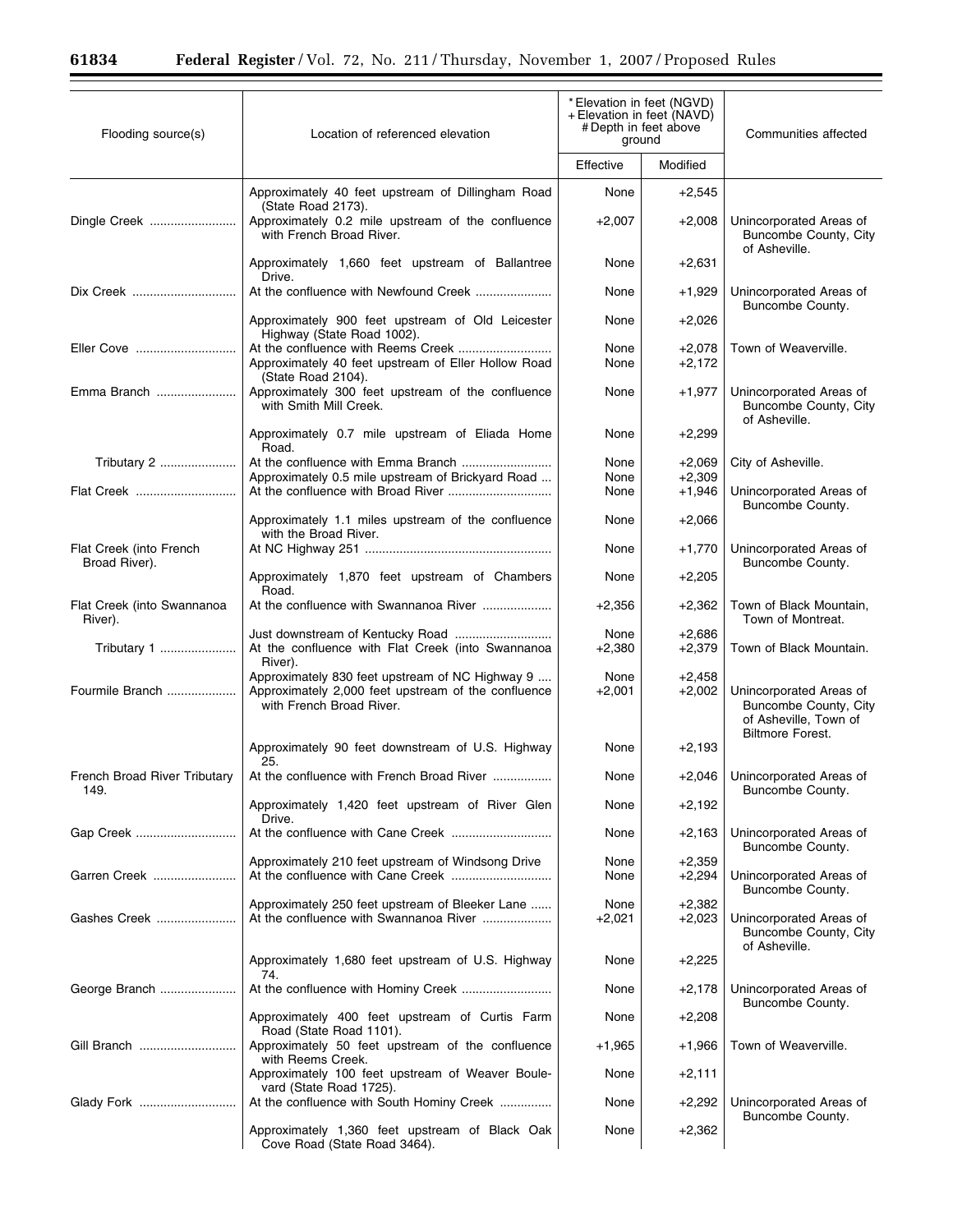| Flooding source(s)                      | *Elevation in feet (NGVD)<br>+ Elevation in feet (NAVD)<br># Depth in feet above<br>Location of referenced elevation<br>ground |                      |                      | Communities affected                             |
|-----------------------------------------|--------------------------------------------------------------------------------------------------------------------------------|----------------------|----------------------|--------------------------------------------------|
|                                         |                                                                                                                                | Effective            | Modified             |                                                  |
| Gouches Branch                          | Approximately 1,000 feet upstream of the confluence<br>with Newfound Creek.                                                    | $+1,976$             | $+1,977$             | Unincorporated Areas of<br>Buncombe County.      |
|                                         | Approximately 480 feet upstream of Gouches Branch<br>Road (State Road 1377).                                                   | None                 | $+2,012$             |                                                  |
| Grassy Branch                           |                                                                                                                                | $+2,054$             | $+2,057$             | Unincorporated Areas of<br>Buncombe County, City |
|                                         | Approximately 0.4 mile upstream of Upper Grassy<br>Branch Road (State Road 2400).                                              | None                 | $+2,229$             | of Asheville.                                    |
| Gregg Branch                            | Approximately 25 feet upstream of the confluence<br>with Beetree Creek.                                                        | $+2,242$             | $+2,243$             | Unincorporated Areas of<br>Buncombe County.      |
|                                         | Approximately 1,080 feet upstream of Old Bee Tree<br>Road (State Road 2418).                                                   | None                 | $+2,304$             |                                                  |
| Haw Creek                               | At the confluence with Swannanoa River<br>Approximately 1,800 feet upstream of the confluence<br>with the Swannanoa River.     | $+2,007$<br>$+2,012$ | $+2,010$<br>$+2,013$ | City of Asheville.                               |
| Herron Cove Branch                      | Approximately 50 feet upstream of the confluence<br>with Reems Creek.                                                          | None                 | $+2,032$             | Town of Weaverville.                             |
| Hogeye Branch                           | Approximately 230 feet upstream of Fontana Drive<br>At the confluence with Sandy Mush Creek                                    | None<br>None         | $+2,086$<br>$+2,184$ | Unincorporated Areas of                          |
|                                         | Approximately 0.6 mile upstream of Hogeye Road<br>(State Road 1393).                                                           | None                 | $+2,314$             | Buncombe County.                                 |
| Hominy Creek                            | Just upstream of Morgan Cove Road (State Road<br>1141).                                                                        | None                 | $+2,178$             | Unincorporated Areas of<br>Buncombe County.      |
|                                         | Approximately 150 feet upstream of the Buncombe/<br>Haywood County boundary.                                                   | None                 | $+2,252$             |                                                  |
| Tributary 21                            | Approximately 100 feet upstream of the confluence<br>with Hominy Creek.                                                        | $+2,098$             | $+2,099$             | Unincorporated Areas of<br>Buncombe County.      |
|                                         | Approximately 1,520 feet upstream of Lindsey Road<br>(State Road 1128).                                                        | None                 | $+2,107$             |                                                  |
| Tributary 25                            | Approximately 75 feet upstream of the confluence<br>with Hominy Creek.                                                         | None                 | $+2,152$             | Unincorporated Areas of<br>Buncombe County.      |
|                                         | Approximately 780 feet upstream of North Morgan<br>Branch Road (State Road 1140).                                              | None                 | $+2,191$             |                                                  |
| Ivy Creek                               | At the Buncombe/Madison County boundary                                                                                        | None                 | $+1,908$             | Unincorporated Areas of<br>Buncombe County.      |
| Killian Branch                          | Approximately 550 feet upstream of NC Highway 197<br>Approximately 250 feet upstream of the confluence                         | $+2,112$<br>None     | $+2,111$<br>$+2,120$ | City of Asheville.                               |
|                                         | with Beaverdam Creek (into French Broad River).<br>Approximately 1.0 mile upstream of Inglewood Road                           | None                 | $+2,288$             |                                                  |
| Lee Creek                               | Approximately 320 feet upstream of the confluence<br>with French Broad River.                                                  | None                 | $+1,890$             | Unincorporated Areas of<br>Buncombe County.      |
|                                         | Approximately 0.5 mile upstream of Roberts Road<br>(State Road 1314).                                                          | None                 | $+2,362$             |                                                  |
| Little Piney Branch                     | At the confluence with Flat Creek (into Swannanoa<br>River).                                                                   | None                 | $+2,558$             | Town of Montreat.                                |
|                                         | Approximately 1,810 feet upstream of Harmony Road<br>Extension.                                                                | None                 | $+3,351$             |                                                  |
| Long Branch (into Beetree<br>Creek).    |                                                                                                                                | None                 | $+2,299$             | Unincorporated Areas of<br>Buncombe County.      |
|                                         | Approximately 0.5 mile upstream of Long Branch<br>Road (State Road 2429).                                                      | None                 | $+3,083$             |                                                  |
| Long Branch (into Sandy<br>Mush Creek). | At the confluence with Sandy Mush Creek                                                                                        | None                 | $+2,397$             | Unincorporated Areas of<br>Buncombe County.      |
|                                         | Approximately 90 feet upstream of Boyd Cove Road<br>(State Road 1398).                                                         | None                 | $+2,530$             |                                                  |
| Maney Branch                            |                                                                                                                                | None                 | $+2,395$             | Unincorporated Areas of<br>Buncombe County.      |
|                                         | Approximately 220 feet upstream of Beech Spring<br>Drive.                                                                      | None                 | $+2,460$             |                                                  |
| Martin Branch                           |                                                                                                                                | None                 | +1,976               | Unincorporated Areas of<br>Buncombe County.      |
|                                         | Approximately 1,250 feet upstream of Martin Branch<br>Road (State Road 1610).                                                  | None                 | $+2,018$             |                                                  |
| Martin Creek                            | At the confluence with North Fork Ivy Creek                                                                                    | None                 | $+2,378$             | Unincorporated Areas of<br>Buncombe County.      |
|                                         | Approximately 1,460 feet upstream of Martins Creek<br>Road (State Road 2027).                                                  | None                 | $+2,506$             |                                                  |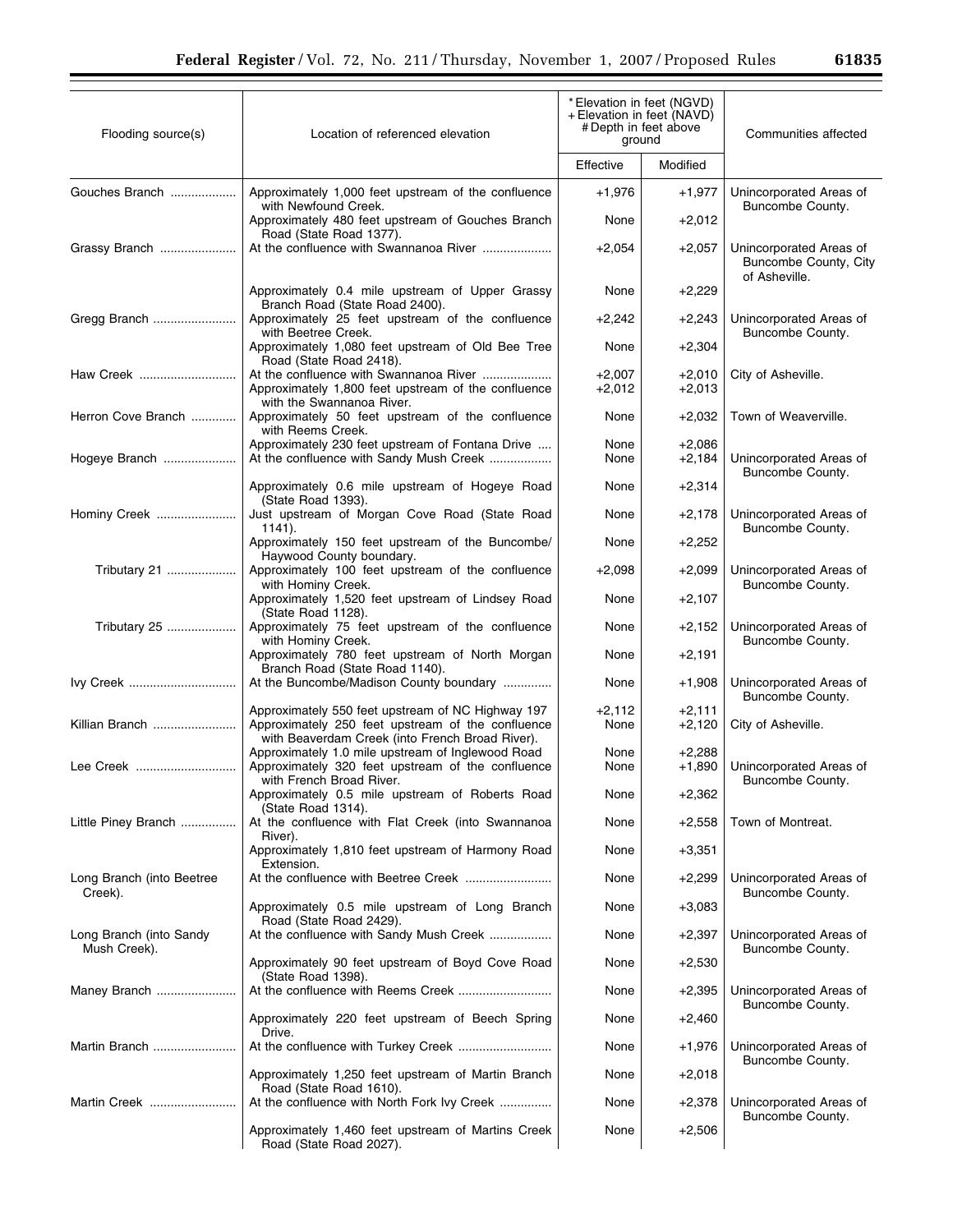$\equiv$ 

| Flooding source(s)                          | Location of referenced elevation                                                                                              | *Elevation in feet (NGVD)<br>+ Elevation in feet (NAVD)<br># Depth in feet above<br>ground |                      | Communities affected                                                   |
|---------------------------------------------|-------------------------------------------------------------------------------------------------------------------------------|--------------------------------------------------------------------------------------------|----------------------|------------------------------------------------------------------------|
|                                             |                                                                                                                               | Effective                                                                                  | Modified             |                                                                        |
| McKinnish Branch                            |                                                                                                                               | $+2,104$                                                                                   | $+2,105$             | Unincorporated Areas of<br>Buncombe County, City<br>of Asheville.      |
|                                             | Approximately 150 feet upstream of McKinnish Cove<br>Road (State Road 1320).                                                  | None                                                                                       | +2,195               |                                                                        |
| Moore Creek                                 | Just upstream of Monte Vista Road (State Road<br>1224).                                                                       | None                                                                                       | +2,202               | Unincorporated Areas of<br>Buncombe County.                            |
|                                             | Approximately 0.5 mile upstream of Holcombe Cove<br>Road (State Road 1236).                                                   | None                                                                                       | $+2,380$             |                                                                        |
| Morgan Branch (into Ivy<br>Creek).          |                                                                                                                               | None                                                                                       | $+2,059$             | Unincorporated Areas of<br>Buncombe County.                            |
|                                             | Approximately 770 feet upstream of Arrowood Road<br>(State Road 2155).                                                        | None                                                                                       | $+2,072$             |                                                                        |
| Morgan Branch (into South<br>Hominy Creek). | At the confluence with South Hominy Creek                                                                                     | None                                                                                       | +2,235               | Unincorporated Areas of<br>Buncombe County.                            |
| Newfound Creek                              | Approximately 830 feet upstream of Blackfoot Trail<br>Approximately 75 feet upstream of the confluence                        | None<br>None                                                                               | +2,276<br>$+1,876$   | Unincorporated Areas of                                                |
|                                             | with French Broad River.<br>Approximately 90 feet upstream of Newfound Road<br>(State Road 1104).                             | None                                                                                       | $+2,388$             | Buncombe County.                                                       |
| Tributary 17                                |                                                                                                                               | None                                                                                       | +1,955               | Unincorporated Areas of<br>Buncombe County.                            |
| Tributary 26                                | Approximately 330 feet upstream of Sunview Drive<br>Approximately 400 feet upstream of the confluence<br>with Newfound Creek. | None<br>$+2,011$                                                                           | $+1,958$<br>+2,012   | Unincorporated Areas of<br>Buncombe County.                            |
|                                             | Approximately 620 feet upstream of Old Newfound<br>Road (State Road 1378).                                                    | None                                                                                       | $+2,023$             |                                                                        |
| North Fork Ivy Creek                        | Approximately 50 feet upstream of the confluence<br>with Dillingham Creek and Ivy Creek.                                      | $+2,185$                                                                                   | +2,186               | Unincorporated Areas of<br>Buncombe County.                            |
|                                             | Approximately 100 feet downstream of Burleson<br>Branch Road (State Road 2079).                                               | None                                                                                       | $+2,533$             |                                                                        |
| North Fork Swannanoa River                  | At the confluence with Swannanoa River                                                                                        | $+2,232$                                                                                   | +2,231               | Unincorporated Areas of<br>Buncombe County,<br>Town of Black Mountain. |
|                                             | Approximately 3.0 miles upstream of North Fork Right<br>Fork Road (State Road 2476).                                          | None                                                                                       | +2,762               |                                                                        |
| North Turkey Creek                          | At the confluence with South Turkey Creek and Tur-<br>key Creek.                                                              | None                                                                                       | $+2,027$             | Unincorporated Areas of<br>Buncombe County.                            |
| Ox Creek                                    | Approximately 0.7 mile upstream of Bryant Lane                                                                                | None<br>None                                                                               | $+2,234$<br>$+2,182$ | Unincorporated Areas of<br>Buncombe County.                            |
|                                             | Approximately 30 feet upstream of Ox Creek Road<br>(State Road 2109).                                                         | None                                                                                       | $+2,420$             |                                                                        |
| Tributary 1                                 |                                                                                                                               | None                                                                                       | +2,382               | Unincorporated Areas of<br>Buncombe County.                            |
|                                             | Approximately 620 feet upstream of the confluence<br>with Ox Creek.                                                           | None                                                                                       | $+2,402$             |                                                                        |
| Parker Branch                               | Approximately 1,150 feet upstream of the confluence                                                                           | None<br>None                                                                               | +1,939<br>+1,944     | Unincorporated Areas of<br>Buncombe County.                            |
| Pole Creek                                  | with Newfound Creek.<br>Just upstream of Dogwood Road (State Road 1220)                                                       | None                                                                                       | +2,100               | Unincorporated Areas of                                                |
|                                             |                                                                                                                               |                                                                                            |                      | Buncombe County, City<br>of Asheville.                                 |
|                                             | Approximately 270 feet upstream of Milksick Cove<br>Road (State Road 1215).                                                   | None                                                                                       | $+2,301$             |                                                                        |
| Potato Branch                               | At the confluence with South Turkey Creek<br>Approximately 940 feet upstream of the confluence                                | None<br>None                                                                               | +2,318<br>$+2,335$   | Unincorporated Areas of<br>Buncombe County.                            |
| Poverty Branch                              | with South Turkey Creek.<br>At the confluence with North Fork Ivy Creek                                                       | None                                                                                       | +2,210               | Unincorporated Areas of                                                |
|                                             | Approximately 0.9 mile upstream of the confluence                                                                             | None                                                                                       | $+2,293$             | Buncombe County.                                                       |
| Puncheon Branch                             | with North Fork Ivy Creek.<br>At the confluence with Flat Creek (into Swannanoa                                               | None                                                                                       | $+2,617$             | Town of Montreat.                                                      |
|                                             | River).<br>Approximately 1,350 feet upstream of Oklahoma<br>Road.                                                             | None                                                                                       | $+3,296$             |                                                                        |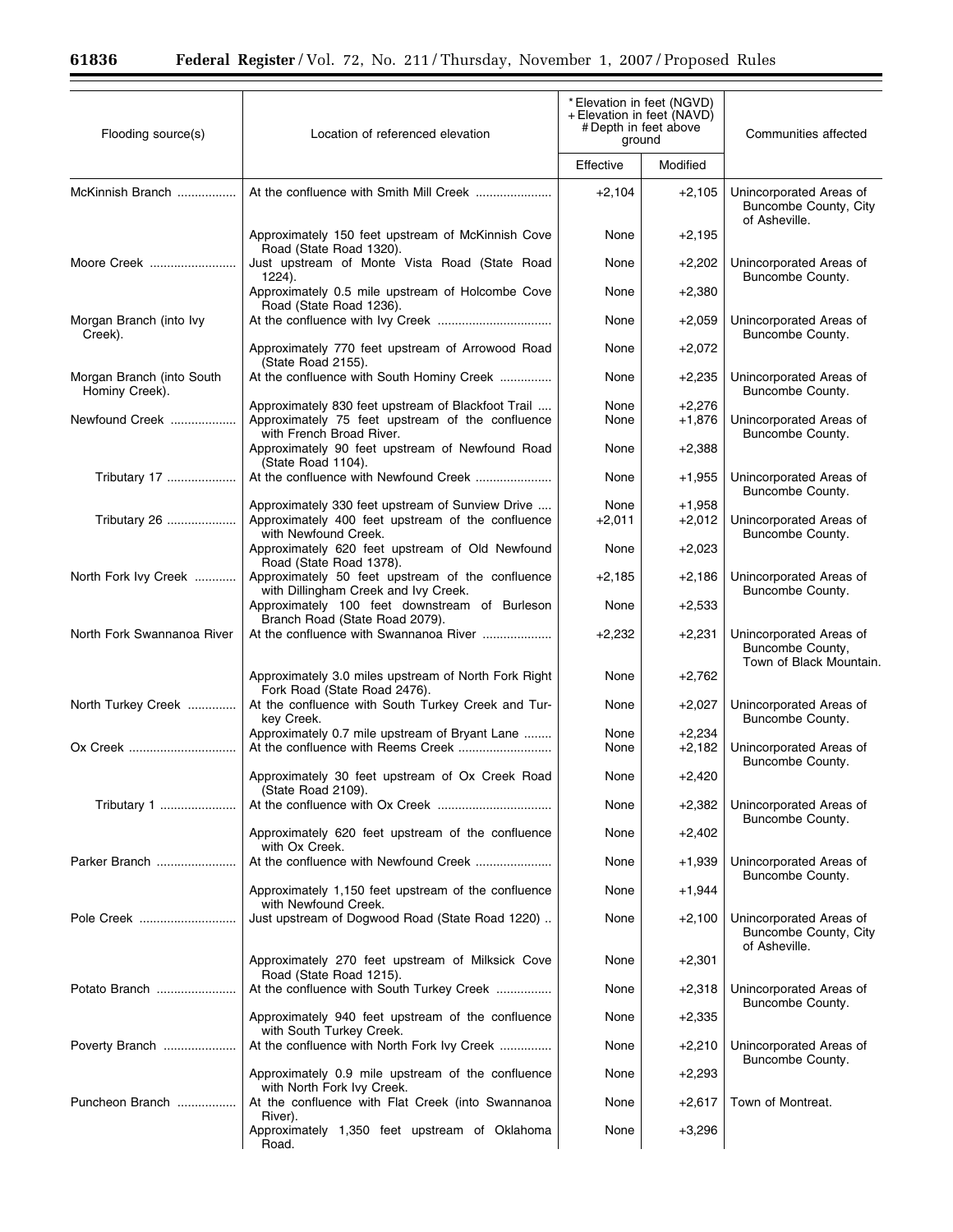| Flooding source(s) | Location of referenced elevation                                                                                                 | * Elevation in feet (NGVD)<br>+ Elevation in feet (NAVD)<br># Depth in feet above<br>ground |                                  | Communities affected                                                |
|--------------------|----------------------------------------------------------------------------------------------------------------------------------|---------------------------------------------------------------------------------------------|----------------------------------|---------------------------------------------------------------------|
|                    |                                                                                                                                  | Effective                                                                                   | Modified                         |                                                                     |
| Ragsdale Creek     | Approximately 0.8 mile upstream of Sand Hill Road<br>(State Road 3412).                                                          | None                                                                                        | $+2,064$                         | Unincorporated Areas of<br>Buncombe County, City<br>of Asheville.   |
| Reed Creek         | Approximately 40 feet upstream of Willow Pond Lane<br>Approximately 360 feet downstream of Grovewood<br>Road.                    | None<br>None<br>None                                                                        | $+2,397$<br>$+2,087$<br>$+2,219$ | City of Asheville.                                                  |
| Tributary 2        | Approximately 320 feet upstream of the confluence<br>with Reed Creek.                                                            | $+2,009$                                                                                    | $+2,010$                         | City of Asheville.                                                  |
| Tributary 6        | Approximately 280 feet upstream of Broadway Street<br>Approximately 225 feet upstream of the confluence<br>with Reed Creek.      | None<br>None                                                                                | $+2,017$<br>$+2,088$             | City of Asheville.                                                  |
| Reems Creek        | Approximately 140 feet upstream of Hillside Street                                                                               | None<br>None                                                                                | $+2,141$<br>$+1,799$             | Unincorporated Areas of<br>Buncombe County,<br>Town of Weaverville. |
|                    | Approximately 90 feet downstream of Blackberry Inn<br>Road (State Road 2115).                                                    | None                                                                                        | $+2,526$                         |                                                                     |
| Reeves Creek       |                                                                                                                                  | None                                                                                        | $+2,262$                         | Unincorporated Areas of<br>Buncombe County.                         |
| Robinson Creek     | Approximately 0.4 mile upstream of Lula Cove Road                                                                                | None<br>$+2,098$                                                                            | $+2,392$<br>$+2,094$             | Unincorporated Areas of<br>Buncombe County.                         |
|                    | Approximately 170 feet upstream of Concord Road<br>(State Road 3150).                                                            | None                                                                                        | $+2,264$                         |                                                                     |
| Rock Creek         |                                                                                                                                  | None                                                                                        | $+2,089$                         | Unincorporated Areas of<br>Buncombe County.                         |
|                    | Approximately 1,230 feet upstream of Press Owenby<br>Drive.                                                                      | None                                                                                        | $+2,582$                         |                                                                     |
| Ross Creek         | Approximately 20 feet downstream of Vance Gap<br>Road.                                                                           | $+2,002$<br>None                                                                            | $+2,004$<br>$+2,347$             | City of Asheville.                                                  |
| Round Hill Branch  | Approximately 500 feet upstream of the confluence<br>with Newfound Creek.                                                        | $+2,043$                                                                                    | $+2,046$                         | Unincorporated Areas of<br>Buncombe County.                         |
|                    | Approximately 860 feet upstream of Green Valley<br>Road (State Road 1383).                                                       | None                                                                                        | $+2,138$                         |                                                                     |
| Sams Branch        | At the confluence with South Hominy Creek                                                                                        | None                                                                                        | $+2,375$                         | Unincorporated Areas of<br>Buncombe County.                         |
|                    | Approximately 1,220 feet upstream of Falling Brook<br>Drive.                                                                     | None                                                                                        | $+2,549$                         |                                                                     |
| Sandy Mush Creek   | Approximately 400 feet upstream of the confluence<br>with French Broad River.<br>Approximately 840 feet upstream of Garrett Cove | None<br>None                                                                                | $+1,728$<br>$+2,635$             | Unincorporated Areas of<br>Buncombe County.                         |
| Saw Branch         | Road (State Road 1392).<br>At the confluence with South Hominy Creek                                                             | None                                                                                        | $+2,412$                         | Unincorporated Areas of                                             |
|                    | Approximately 1,350 feet upstream of the confluence                                                                              | None                                                                                        | $+2,476$                         | Buncombe County.                                                    |
| Sluder Branch      | with South Hominy Creek.                                                                                                         | None                                                                                        | +1,964                           | Unincorporated Areas of                                             |
|                    | Approximately 1,580 feet upstream of Branchview                                                                                  | None                                                                                        | $+2,002$                         | Buncombe County.                                                    |
| Smith Mill Creek   | Drive.<br>Approximately 950 feet upstream of the confluence<br>with French Broad River.                                          | $+1,978$                                                                                    | $+1,977$                         | Unincorporated Areas of<br>Buncombe County, City                    |
|                    | Approximately 0.4 mile upstream of Johnston School                                                                               | None                                                                                        | $+2,201$                         | of Asheville.                                                       |
| South Hominy Creek | Road (State Road 1319).<br>Approximately 220 feet upstream of the confluence                                                     | $+2,101$                                                                                    | $+2,102$                         | Unincorporated Areas of                                             |
|                    | with Hominy Creek.<br>Approximately 400 feet upstream of Davis Creek                                                             | None                                                                                        | $+2,560$                         | Buncombe County.                                                    |
| Tributary 2        | Road (State Road 1103).<br>At the confluence with South Hominy Creek                                                             | None                                                                                        | $+2,150$                         | Unincorporated Areas of<br>Buncombe County.                         |
|                    | Approximately 40 feet upstream of Bailey Road (State<br>Road 3452).                                                              | None                                                                                        | +2,181                           |                                                                     |
| South Turkey Creek | At the confluence with North Turkey Creek and Tur-<br>key Creek.                                                                 | None                                                                                        | $+2,027$                         | Unincorporated Areas of<br>Buncombe County.                         |
|                    | Approximately 10 feet downstream of South Turkey<br>Creek Road (State Road 1384).                                                | None                                                                                        | $+2,346$                         |                                                                     |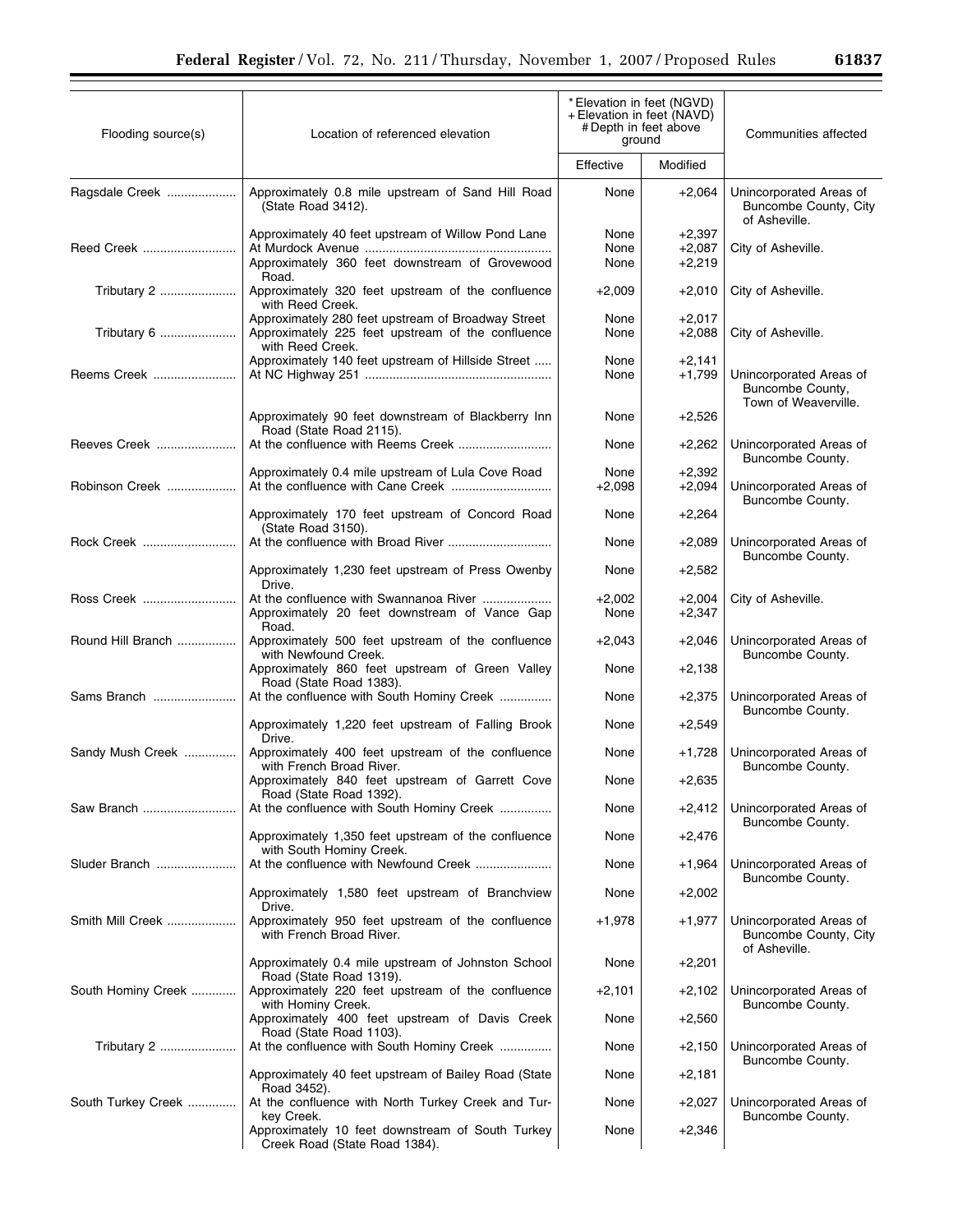| Flooding source(s)        | * Elevation in feet (NGVD)<br>+ Elevation in feet (NAVD)<br># Depth in feet above<br>Location of referenced elevation<br>ground            |                          | Communities affected             |                                                                                                                          |
|---------------------------|--------------------------------------------------------------------------------------------------------------------------------------------|--------------------------|----------------------------------|--------------------------------------------------------------------------------------------------------------------------|
|                           |                                                                                                                                            | Effective                | Modified                         |                                                                                                                          |
| Stanfield Branch          |                                                                                                                                            | None                     | $+1,952$                         | Unincorporated Areas of<br>Buncombe County.                                                                              |
|                           | Approximately 50 feet upstream of the confluence of<br>Stanfield Branch Tributary 2.                                                       | None                     | $+2,083$                         |                                                                                                                          |
| Tributary 2               |                                                                                                                                            | None                     | $+2,081$                         | Unincorporated Areas of<br>Buncombe County.                                                                              |
|                           | Approximately 1,620 feet upstream of the confluence<br>with Stanfield Branch.                                                              | None                     | $+2,127$                         |                                                                                                                          |
| Stony Fork                | At the confluence with South Hominy Creek<br>Approximately 50 feet upstream of NC Highway 151                                              | None<br>None             | $+2,312$<br>$+2,613$             | Unincorporated Areas of<br>Buncombe County.                                                                              |
| Sugar Cove                |                                                                                                                                            | None                     | $+2,299$                         | Unincorporated Areas of<br>Buncombe County.                                                                              |
|                           | Approximately 540 feet upstream of Sugar Cove<br>Road (State Road 2114).                                                                   | None                     | $+2,435$                         |                                                                                                                          |
| Sugar Creek               | At the confluence with Sandy Mush Creek                                                                                                    | None                     | $+2,162$                         | Unincorporated Areas of<br>Buncombe County.                                                                              |
| Swannanoa River           | Approximately 140 feet upstream of Andy's Branch<br>Approximately 1,000 feet upstream of the confluence<br>with French Broad River.        | None<br>$+1,990$         | $+2,247$<br>$+1,991$             | Unincorporated Areas of<br>Buncombe County, City<br>of Asheville, Town of<br>Biltmore Forest, Town of<br>Black Mountain. |
|                           | Approximately 1,680 feet upstream of Dunsmore Ave-<br>nue (State Road 2531).                                                               | None                     | $+2,518$                         |                                                                                                                          |
| Tributary 24              | At the confluence with Swannanoa River                                                                                                     | None                     | $+2,182$                         | Unincorporated Areas of<br>Buncombe County.                                                                              |
| Tributary 26              | Approximately 0.8 mile upstream of Patton Hill Road                                                                                        | None<br>None             | $+2,403$<br>$+2,198$             | Unincorporated Areas of<br>Buncombe County.                                                                              |
|                           | Approximately 110 feet upstream of Druid Hill Road<br>(State Road 2445).                                                                   | None                     | $+2,456$                         |                                                                                                                          |
| Tributary 28              | At the confluence with Swannanoa River                                                                                                     | None                     | $+2,206$                         | Unincorporated Areas of<br>Buncombe County.                                                                              |
|                           | Approximately 0.8 mile upstream of the confluence of<br>Swannanoa River Tributary of Tributary 28.                                         | None                     | $+2,447$                         |                                                                                                                          |
| Tributary 33              | At the confluence with Swannanoa River                                                                                                     | None                     | $+2,242$                         | Unincorporated Areas of<br>Buncombe County,<br>Town of Black Mountain.                                                   |
| Tributary 35              | Approximately 40 feet downstream of Wagon Trail<br>At the confluence with Swannanoa River<br>Approximately 710 feet upstream of Avena Road | None<br>$+2,366$<br>None | $+2,331$<br>$+2,365$<br>$+2,432$ | Town of Black Mountain.                                                                                                  |
| Tributary of Tributary 26 | At the confluence with Swannanoa River Tributary 26                                                                                        | None                     | $+2,270$                         | Unincorporated Areas of<br>Buncombe County.                                                                              |
|                           | Approximately 110 feet upstream of Druid Hill Road<br>(State Road 2445).                                                                   | None                     | $+2,462$                         |                                                                                                                          |
| Tributary of Tributary 28 | At the confluence with Swannanoa River Tributary 28                                                                                        | None                     | +2,273                           | Unincorporated Areas of<br>Buncombe County.                                                                              |
|                           | Approximately 190 feet upstream of Woodland Drive<br>(State Road 2460).                                                                    | None                     | $+2,642$                         |                                                                                                                          |
| Tributary of Tributary 33 | At the confluence with Swannanoa River Tributary 33                                                                                        | None                     | $+2,285$                         | Unincorporated Areas of<br>Buncombe County,<br>Town of Black Mountain.                                                   |
|                           | Approximately 0.4 mile upstream of the confluence<br>with Swannanoa River Tributary 33.                                                    | None                     | $+2,329$                         |                                                                                                                          |
| Sweeten Creek             | At the confluence with Swannanoa River<br>Approximately 1,800 feet upstream of U.S. Highway<br>25.                                         | $+1,998$<br>None         | $+1,997$<br>$+2,299$             | City of Asheville.                                                                                                       |
| Tributary 2               | Approximately 60 feet upstream of Shady Oak Drive                                                                                          | $+2,009$<br>None         | $+2,010$<br>$+2,069$             | City of Asheville.                                                                                                       |
| Tributary 3               |                                                                                                                                            | $+2,017$<br>None         | $+2,018$                         | City of Asheville.                                                                                                       |
| Taylor Creek              | Approximately 1,370 feet upstream of Forest Street<br>The Buncombe/Rutherford County boundary                                              | None                     | $+2,206$<br>$+2,000$             | Unincorporated Areas of<br>Buncombe County.                                                                              |
|                           | Approximately 1,000 feet upstream of the Buncombe/<br>Rutherford County boundary.                                                          | None                     | $+2,034$                         |                                                                                                                          |
| Tomahawk Branch           | Approximately 490 feet upstream of Hiawassee Ave-<br>nue (State Road 2495).                                                                | $+2,284$<br>None         | +2,287<br>$+2,383$               | Town of Black Mountain.                                                                                                  |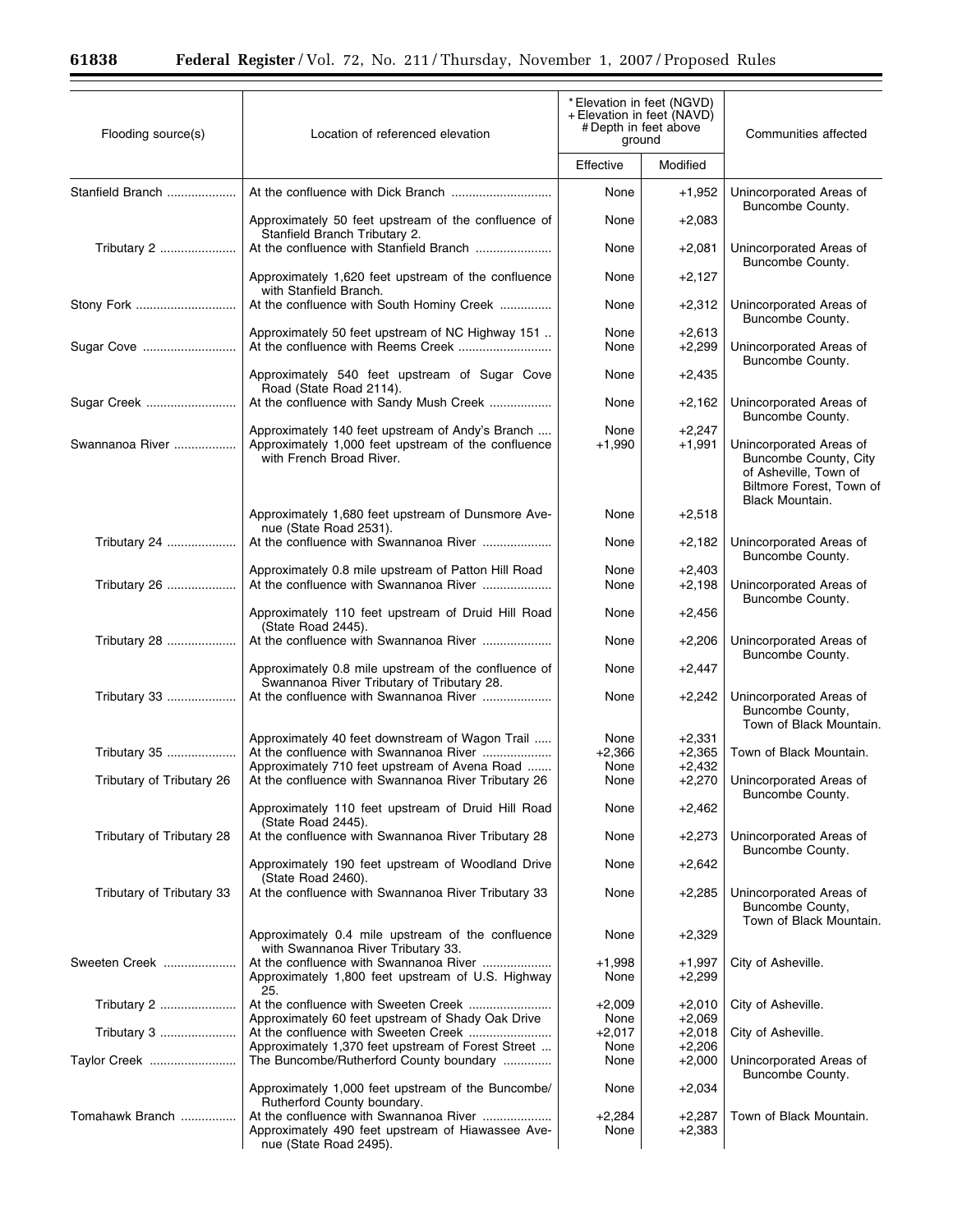| Flooding source(s)                        | Location of referenced elevation                                                                                              | * Elevation in feet (NGVD)<br>+ Elevation in feet (NAVD)<br># Depth in feet above<br>ground |                      | Communities affected                                                   |  |
|-------------------------------------------|-------------------------------------------------------------------------------------------------------------------------------|---------------------------------------------------------------------------------------------|----------------------|------------------------------------------------------------------------|--|
|                                           |                                                                                                                               | Effective                                                                                   | Modified             |                                                                        |  |
| Town Branch Creek                         | At the confluence with Dillingham Creek                                                                                       | None                                                                                        | $+2,436$             | Unincorporated Areas of<br><b>Buncombe County</b>                      |  |
|                                           | Approximately 190 feet upstream of Martin Lane<br>(State Road 2165).                                                          | None                                                                                        | $+2,768$             |                                                                        |  |
| Trantham Creek                            |                                                                                                                               | None                                                                                        | $+2,265$             | Unincorporated Areas of<br>Buncombe County.                            |  |
| Trent Branch                              | Approximately 960 feet upstream of Ivy Cove Road<br>Approximately 300 feet upstream of the confluence<br>with Ragsdale Creek. | None<br>None                                                                                | $+2,391$<br>$+2,024$ | City of Asheville.                                                     |  |
| Tributary to Camp Branch                  | Approximately 0.5 mile upstream of I-40                                                                                       | None<br>$+2,346$                                                                            | $+2,064$<br>$+2,345$ | Unincorporated Areas of<br>Buncombe County,<br>Town of Black Mountain. |  |
| Tributary to Tributary to<br>Camp Branch. | Approximately 1,060 feet upstream of NC Highway 9<br>At the confluence with Tributary to Camp Branch                          | None<br>None                                                                                | $+2,477$<br>$+2,363$ | Unincorporated Areas of<br>Buncombe County,<br>Town of Black Mountain. |  |
|                                           | Approximately 590 feet upstream of Settings Boule-<br>vard.                                                                   | None                                                                                        | $+2,517$             |                                                                        |  |
| Turkey Creek                              | At the confluence with Sandy Mush Creek                                                                                       | None                                                                                        | $+1,772$             | Unincorporated Areas of<br>Buncombe County.                            |  |
|                                           | At the confluence with North Turkey Creek and South<br>Turkey Creek.                                                          | None                                                                                        | $+2,027$             |                                                                        |  |
| Warren Creek                              | At the confluence with South Hominy Creek                                                                                     | None                                                                                        | $+2,304$             | Unincorporated Areas of<br>Buncombe County.                            |  |
|                                           | Approximately 1,860 feet upstream of the confluence<br>with South Hominy Creek.                                               | None                                                                                        | $+2,336$             |                                                                        |  |
| Webb Branch                               | Approximately 900 feet upstream of the confluence<br>with Hominy Creek.                                                       | None                                                                                        | $+2,142$             | Unincorporated Areas of<br>Buncombe County.                            |  |
|                                           | Approximately 0.4 mile upstream of U.S. Highway 25/<br>19.                                                                    | None                                                                                        | $+2,203$             |                                                                        |  |
| Williams Branch                           |                                                                                                                               | None                                                                                        | $+2,285$             | Unincorporated Areas of<br>Buncombe County.                            |  |
|                                           | Approximately 1.3 miles upstream of Williams Branch<br>Road (State Road 2174).                                                | None                                                                                        | $+3,133$             |                                                                        |  |
| Willow Creek                              | At the confluence with Sandy Mush Creek                                                                                       | None                                                                                        | $+2,266$             | Unincorporated Areas of<br>Buncombe County.                            |  |
|                                           | Approximately 80 feet upstream of Willow Cove Road<br>(State Road 1395).                                                      | None                                                                                        | $+2,544$             |                                                                        |  |

# Depth in feet above ground.

+ North American Vertical Datum.

Send comments to William R. Blanton, Jr., Chief, Engineering Management Section, Mitigation Directorate, Federal Emergency Management Agency, 500 C Street SW., Washington, DC 20472.

# **City of Asheville**

### **ADDRESSES**

Maps are available for inspection at Asheville City Hall, 70 Court Plaza, Asheville, NC.

**Town of Biltmore Forest** 

Maps are available for inspection at Biltmore Forest Town Hall, 355 Vanderbilt Road, Biltmore Forest, NC.

**Town of Black Mountain** 

Maps are available for inspection at Black Mountain Town Hall, 102 Montreat Road, Black Mountain, NC.

**Town of Montreat** 

Maps are available for inspection at Montreat Town Hall, 96 Rainbow Terrace, Montreat, NC.

**Town of Weaverville** 

Maps are available for inspection at Weaverville Town Hall, 30 South Main Street, Weaverville, NC.

**Town of Woodfin** 

Maps are available for inspection at Woodfin Town Hall, 90 Elk Mountain Road, Woodfin, NC.

**Unincorporated Areas of Buncombe County** 

Maps are available for inspection at Buncombe County Planning Department, 46 Valley Street, Asheville, NC.

# **Davidson County, North Carolina, and Incorporated Areas**

|                                                                       | None | $+625$ | Unincorporated Areas of<br>Davidson County, City of<br>Lexington. |
|-----------------------------------------------------------------------|------|--------|-------------------------------------------------------------------|
| Approximately 0.8 mile upstream of the confluence of<br>Pounder Fork. | None | $+629$ |                                                                   |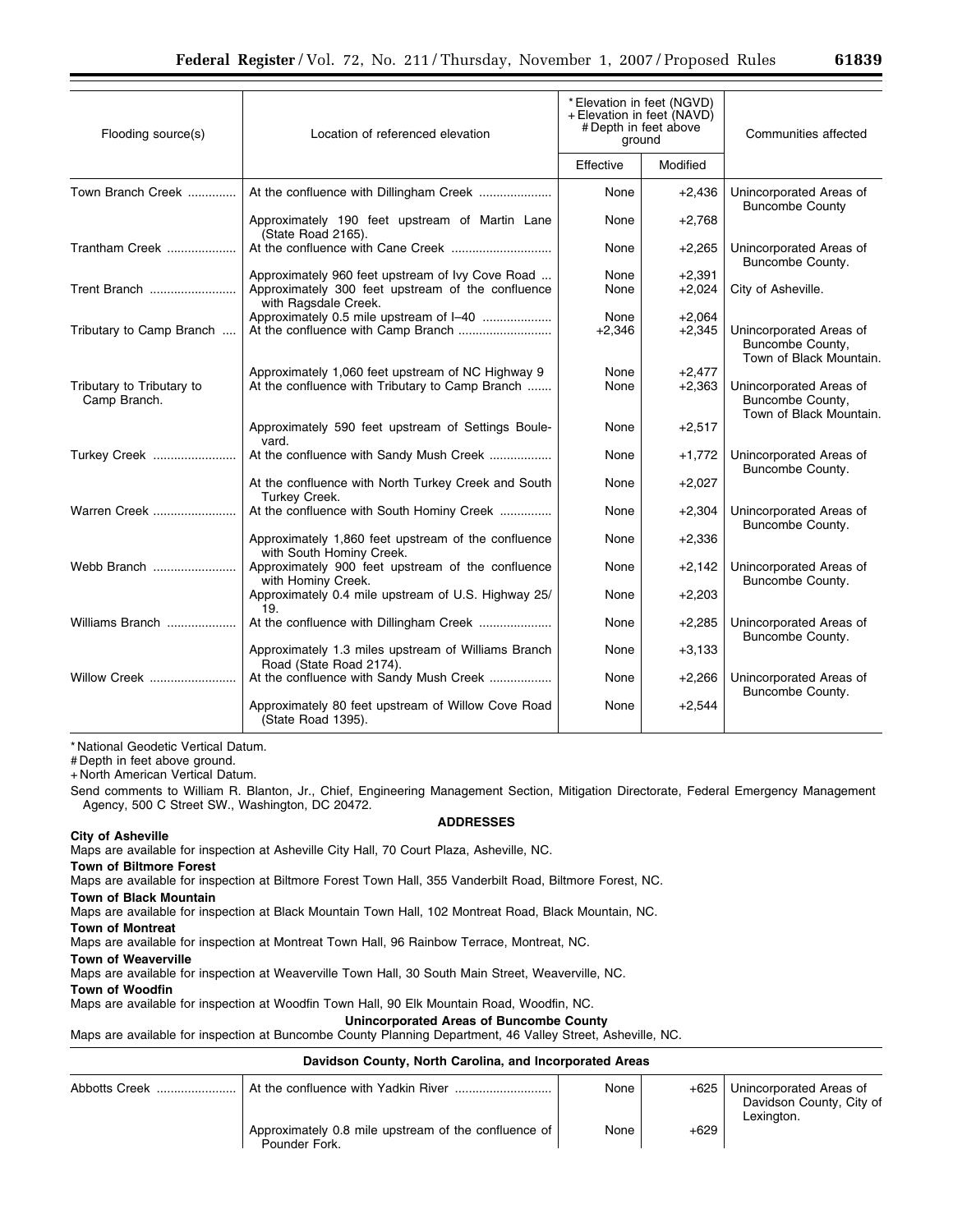$\equiv$ 

| Modified<br>Effective<br>Tributary 1<br>Approximately 200 feet downstream of Cascade Drive<br>Unincorporated Areas of<br>$+767$<br>$+768$<br>Davidson County.<br>$+790$<br>Approximately 1,140 feet upstream of Cascade Drive<br>None<br>Alls Fork<br>Approximately 600 feet downstream of the Davidson/<br>Unincorporated Areas of<br>None<br>+511<br>Montgomery County boundary.<br>Davidson County.<br>Approximately 670 feet upstream of Badin Lake Road<br>$+512$<br>None<br>(State Road 2550).<br>Unincorporated Areas of<br>Battle Branch<br>None<br>$+625$<br>Davidson County.<br>Approximately 0.9 mile upstream of Silver Hill Road<br>$+722$<br>None<br>(State Road 2315).<br>At the Davidson/Montgomery County boundary<br>Unincorporated Areas of<br>Beaverdam Creek<br>None<br>$+511$<br>Davidson County.<br>Approximately 1,080 feet upstream of Badin Lake<br>$+515$<br>None<br>Road (State Road 2550).<br><b>Brier Creek</b><br>At the Davidson/Randolph County boundary<br>Unincorporated Areas of<br>None<br>$+547$<br>Davidson County.<br>At the confluence of Conrad Hill Branch<br>$+573$<br>None<br>None<br>Unincorporated Areas of<br>Tributary<br>$+548$<br>Davidson County.<br>Approximately 190 feet upstream of Denton Road<br>None<br>+784<br>(State Road 2183).<br>Approximately 950 feet upstream of the confluence<br>Brushy Fork<br>None<br>$+689$<br>Unincorporated Areas of<br>with Abbotts Creek.<br>Davidson County, Town<br>of Wallburg.<br>At the Davidson/Forsyth County boundary<br>None<br>$+850$<br>Tributary 2<br>Unincorporated Areas of<br>None<br>$+749$<br>Davidson County.<br>Approximately 1.2 miles upstream of the confluence<br>None<br>$+791$<br>with Brushy Fork.<br>Buck Branch<br>Unincorporated Areas of<br>None<br>$+697$<br>Davidson County.<br>Approximately 310 feet upstream of Hunter Road<br>None<br>$+748$<br>(State Road 1814).<br>Tributary 1<br>Unincorporated Areas of<br>None<br>$+705$<br>Davidson County.<br>None | Communities affected |  |
|--------------------------------------------------------------------------------------------------------------------------------------------------------------------------------------------------------------------------------------------------------------------------------------------------------------------------------------------------------------------------------------------------------------------------------------------------------------------------------------------------------------------------------------------------------------------------------------------------------------------------------------------------------------------------------------------------------------------------------------------------------------------------------------------------------------------------------------------------------------------------------------------------------------------------------------------------------------------------------------------------------------------------------------------------------------------------------------------------------------------------------------------------------------------------------------------------------------------------------------------------------------------------------------------------------------------------------------------------------------------------------------------------------------------------------------------------------------------------------------------------------------------------------------------------------------------------------------------------------------------------------------------------------------------------------------------------------------------------------------------------------------------------------------------------------------------------------------------------------------------------------------------------------------------------------------------------------------------------------------------|----------------------|--|
|                                                                                                                                                                                                                                                                                                                                                                                                                                                                                                                                                                                                                                                                                                                                                                                                                                                                                                                                                                                                                                                                                                                                                                                                                                                                                                                                                                                                                                                                                                                                                                                                                                                                                                                                                                                                                                                                                                                                                                                            |                      |  |
|                                                                                                                                                                                                                                                                                                                                                                                                                                                                                                                                                                                                                                                                                                                                                                                                                                                                                                                                                                                                                                                                                                                                                                                                                                                                                                                                                                                                                                                                                                                                                                                                                                                                                                                                                                                                                                                                                                                                                                                            |                      |  |
|                                                                                                                                                                                                                                                                                                                                                                                                                                                                                                                                                                                                                                                                                                                                                                                                                                                                                                                                                                                                                                                                                                                                                                                                                                                                                                                                                                                                                                                                                                                                                                                                                                                                                                                                                                                                                                                                                                                                                                                            |                      |  |
|                                                                                                                                                                                                                                                                                                                                                                                                                                                                                                                                                                                                                                                                                                                                                                                                                                                                                                                                                                                                                                                                                                                                                                                                                                                                                                                                                                                                                                                                                                                                                                                                                                                                                                                                                                                                                                                                                                                                                                                            |                      |  |
|                                                                                                                                                                                                                                                                                                                                                                                                                                                                                                                                                                                                                                                                                                                                                                                                                                                                                                                                                                                                                                                                                                                                                                                                                                                                                                                                                                                                                                                                                                                                                                                                                                                                                                                                                                                                                                                                                                                                                                                            |                      |  |
|                                                                                                                                                                                                                                                                                                                                                                                                                                                                                                                                                                                                                                                                                                                                                                                                                                                                                                                                                                                                                                                                                                                                                                                                                                                                                                                                                                                                                                                                                                                                                                                                                                                                                                                                                                                                                                                                                                                                                                                            |                      |  |
|                                                                                                                                                                                                                                                                                                                                                                                                                                                                                                                                                                                                                                                                                                                                                                                                                                                                                                                                                                                                                                                                                                                                                                                                                                                                                                                                                                                                                                                                                                                                                                                                                                                                                                                                                                                                                                                                                                                                                                                            |                      |  |
|                                                                                                                                                                                                                                                                                                                                                                                                                                                                                                                                                                                                                                                                                                                                                                                                                                                                                                                                                                                                                                                                                                                                                                                                                                                                                                                                                                                                                                                                                                                                                                                                                                                                                                                                                                                                                                                                                                                                                                                            |                      |  |
|                                                                                                                                                                                                                                                                                                                                                                                                                                                                                                                                                                                                                                                                                                                                                                                                                                                                                                                                                                                                                                                                                                                                                                                                                                                                                                                                                                                                                                                                                                                                                                                                                                                                                                                                                                                                                                                                                                                                                                                            |                      |  |
|                                                                                                                                                                                                                                                                                                                                                                                                                                                                                                                                                                                                                                                                                                                                                                                                                                                                                                                                                                                                                                                                                                                                                                                                                                                                                                                                                                                                                                                                                                                                                                                                                                                                                                                                                                                                                                                                                                                                                                                            |                      |  |
|                                                                                                                                                                                                                                                                                                                                                                                                                                                                                                                                                                                                                                                                                                                                                                                                                                                                                                                                                                                                                                                                                                                                                                                                                                                                                                                                                                                                                                                                                                                                                                                                                                                                                                                                                                                                                                                                                                                                                                                            |                      |  |
|                                                                                                                                                                                                                                                                                                                                                                                                                                                                                                                                                                                                                                                                                                                                                                                                                                                                                                                                                                                                                                                                                                                                                                                                                                                                                                                                                                                                                                                                                                                                                                                                                                                                                                                                                                                                                                                                                                                                                                                            |                      |  |
|                                                                                                                                                                                                                                                                                                                                                                                                                                                                                                                                                                                                                                                                                                                                                                                                                                                                                                                                                                                                                                                                                                                                                                                                                                                                                                                                                                                                                                                                                                                                                                                                                                                                                                                                                                                                                                                                                                                                                                                            |                      |  |
|                                                                                                                                                                                                                                                                                                                                                                                                                                                                                                                                                                                                                                                                                                                                                                                                                                                                                                                                                                                                                                                                                                                                                                                                                                                                                                                                                                                                                                                                                                                                                                                                                                                                                                                                                                                                                                                                                                                                                                                            |                      |  |
|                                                                                                                                                                                                                                                                                                                                                                                                                                                                                                                                                                                                                                                                                                                                                                                                                                                                                                                                                                                                                                                                                                                                                                                                                                                                                                                                                                                                                                                                                                                                                                                                                                                                                                                                                                                                                                                                                                                                                                                            |                      |  |
|                                                                                                                                                                                                                                                                                                                                                                                                                                                                                                                                                                                                                                                                                                                                                                                                                                                                                                                                                                                                                                                                                                                                                                                                                                                                                                                                                                                                                                                                                                                                                                                                                                                                                                                                                                                                                                                                                                                                                                                            |                      |  |
| Approximately 0.6 mile upstream of the confluence<br>$+727$<br>with Buck Branch.<br>Cabin Creek<br>Unincorporated Areas of<br>None<br>$+576$                                                                                                                                                                                                                                                                                                                                                                                                                                                                                                                                                                                                                                                                                                                                                                                                                                                                                                                                                                                                                                                                                                                                                                                                                                                                                                                                                                                                                                                                                                                                                                                                                                                                                                                                                                                                                                               |                      |  |
| Davidson County.<br>Approximately 1,840 feet upstream of NC Highway 49<br>None<br>$+753$                                                                                                                                                                                                                                                                                                                                                                                                                                                                                                                                                                                                                                                                                                                                                                                                                                                                                                                                                                                                                                                                                                                                                                                                                                                                                                                                                                                                                                                                                                                                                                                                                                                                                                                                                                                                                                                                                                   |                      |  |
| Approximately 0.8 mile upstream of the confluence<br>Unincorporated Areas of<br>Cain Creek<br>None<br>$+779$<br>with Leonard Creek.<br>Davidson County.                                                                                                                                                                                                                                                                                                                                                                                                                                                                                                                                                                                                                                                                                                                                                                                                                                                                                                                                                                                                                                                                                                                                                                                                                                                                                                                                                                                                                                                                                                                                                                                                                                                                                                                                                                                                                                    |                      |  |
| Approximately 1.1 miles upstream of the confluence<br>None<br>$+793$<br>with Leonard Creek.<br>None                                                                                                                                                                                                                                                                                                                                                                                                                                                                                                                                                                                                                                                                                                                                                                                                                                                                                                                                                                                                                                                                                                                                                                                                                                                                                                                                                                                                                                                                                                                                                                                                                                                                                                                                                                                                                                                                                        |                      |  |
| Approximately 450 feet upstream of the confluence<br>Charles Creek<br>$+773$<br>City of Thomasville.<br>with Hamby Creek.<br>Approximately 220 feet downstream of Fairgrove<br>None<br>$+827$                                                                                                                                                                                                                                                                                                                                                                                                                                                                                                                                                                                                                                                                                                                                                                                                                                                                                                                                                                                                                                                                                                                                                                                                                                                                                                                                                                                                                                                                                                                                                                                                                                                                                                                                                                                              |                      |  |
| Road.<br>At the confluence with Potts Creek and South Potts<br>Churchland Creek<br>None<br>$+695$<br>Unincorporated Areas of                                                                                                                                                                                                                                                                                                                                                                                                                                                                                                                                                                                                                                                                                                                                                                                                                                                                                                                                                                                                                                                                                                                                                                                                                                                                                                                                                                                                                                                                                                                                                                                                                                                                                                                                                                                                                                                               |                      |  |
| Creek.<br>Davidson County.<br>Approximately 900 feet upstream of Fox Run Trail<br>None<br>$+753$                                                                                                                                                                                                                                                                                                                                                                                                                                                                                                                                                                                                                                                                                                                                                                                                                                                                                                                                                                                                                                                                                                                                                                                                                                                                                                                                                                                                                                                                                                                                                                                                                                                                                                                                                                                                                                                                                           |                      |  |
| Conrad Hill Branch<br>None<br>$+573$<br>Unincorporated Areas of<br>Davidson County.                                                                                                                                                                                                                                                                                                                                                                                                                                                                                                                                                                                                                                                                                                                                                                                                                                                                                                                                                                                                                                                                                                                                                                                                                                                                                                                                                                                                                                                                                                                                                                                                                                                                                                                                                                                                                                                                                                        |                      |  |
| Approximately 460 feet upstream of Railroad<br>None<br>$+805$<br>Cool Branch<br>$+717$<br>Unincorporated Areas of<br>None<br>Davidson County.                                                                                                                                                                                                                                                                                                                                                                                                                                                                                                                                                                                                                                                                                                                                                                                                                                                                                                                                                                                                                                                                                                                                                                                                                                                                                                                                                                                                                                                                                                                                                                                                                                                                                                                                                                                                                                              |                      |  |
| Approximately 200 feet upstream of Friendship-<br>None<br>$+848$<br>Ledford Road (State Road 1700).                                                                                                                                                                                                                                                                                                                                                                                                                                                                                                                                                                                                                                                                                                                                                                                                                                                                                                                                                                                                                                                                                                                                                                                                                                                                                                                                                                                                                                                                                                                                                                                                                                                                                                                                                                                                                                                                                        |                      |  |
| Unincorporated Areas of<br>Dunkers Creek<br>None<br>$+682$<br>Davidson County.                                                                                                                                                                                                                                                                                                                                                                                                                                                                                                                                                                                                                                                                                                                                                                                                                                                                                                                                                                                                                                                                                                                                                                                                                                                                                                                                                                                                                                                                                                                                                                                                                                                                                                                                                                                                                                                                                                             |                      |  |
| Approximately 130 feet upstream of Marshall Byerly<br>None<br>$+712$<br>Road (State Road 1442).                                                                                                                                                                                                                                                                                                                                                                                                                                                                                                                                                                                                                                                                                                                                                                                                                                                                                                                                                                                                                                                                                                                                                                                                                                                                                                                                                                                                                                                                                                                                                                                                                                                                                                                                                                                                                                                                                            |                      |  |
| Unincorporated Areas of<br>Dykers Creek<br>None<br>$+673$<br>Davidson County.                                                                                                                                                                                                                                                                                                                                                                                                                                                                                                                                                                                                                                                                                                                                                                                                                                                                                                                                                                                                                                                                                                                                                                                                                                                                                                                                                                                                                                                                                                                                                                                                                                                                                                                                                                                                                                                                                                              |                      |  |
| Approximately 550 feet upstream of the confluence<br>None<br>+701<br>with Dykers Creek Tributary 3.<br>Unincorporated Areas of<br>None<br>$+694$<br>Tributary<br>Davidson County.                                                                                                                                                                                                                                                                                                                                                                                                                                                                                                                                                                                                                                                                                                                                                                                                                                                                                                                                                                                                                                                                                                                                                                                                                                                                                                                                                                                                                                                                                                                                                                                                                                                                                                                                                                                                          |                      |  |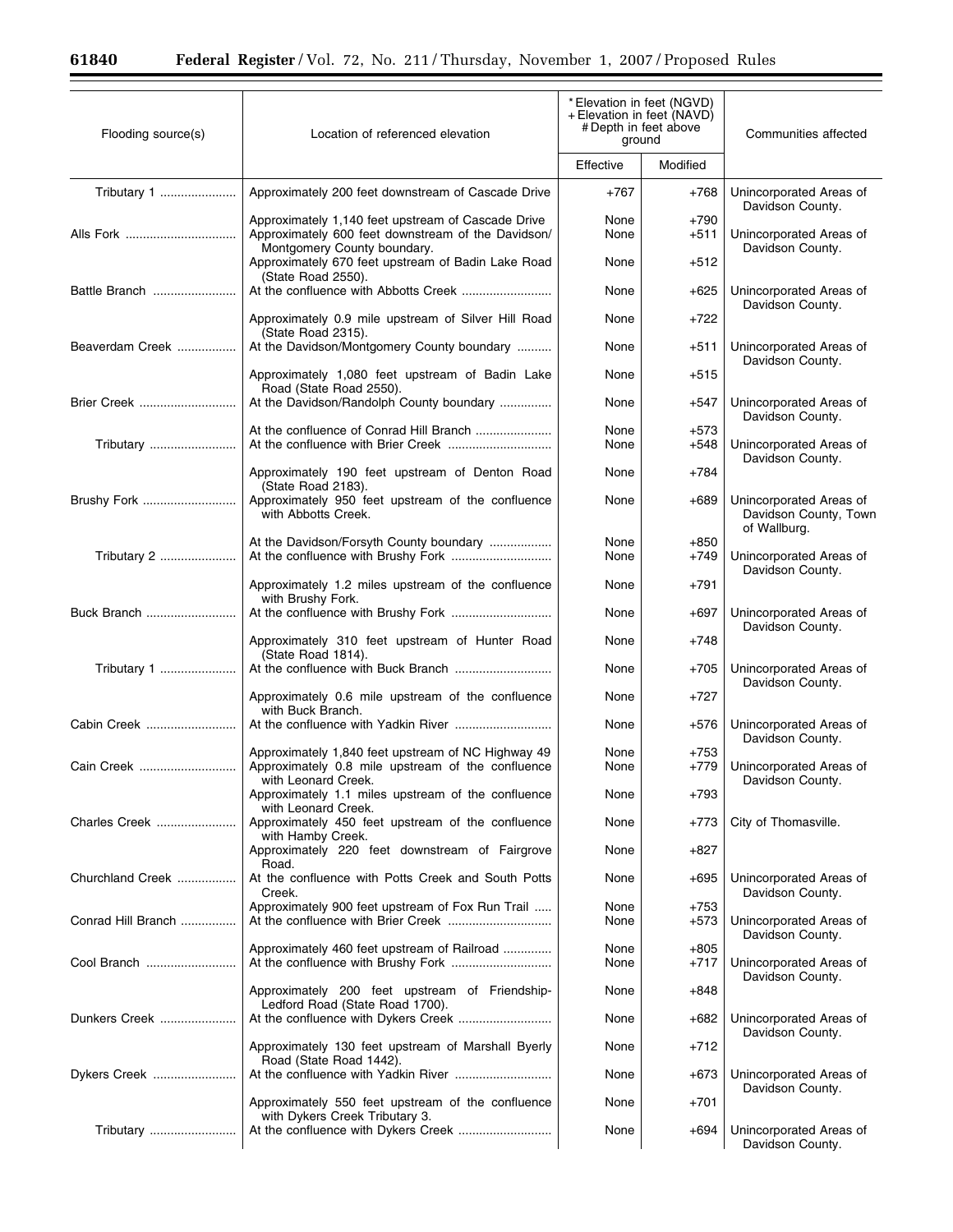| Flooding source(s)          | Location of referenced elevation                                                                                                   | * Elevation in feet (NGVD)<br>+ Elevation in feet (NAVD)<br># Depth in feet above<br>ground |                  | Communities affected                                                |  |
|-----------------------------|------------------------------------------------------------------------------------------------------------------------------------|---------------------------------------------------------------------------------------------|------------------|---------------------------------------------------------------------|--|
|                             |                                                                                                                                    | Effective                                                                                   | Modified         |                                                                     |  |
| Tributary 3                 | Approximately 1.2 miles upstream of U.S. Highway 64<br>At the confluence with Dykers Creek                                         | None<br>None                                                                                | $+778$<br>$+699$ | Unincorporated Areas of<br>Davidson County.                         |  |
| Ellis Creek                 | Approximately 0.7 mile upstream of U.S. Highway 64                                                                                 | None<br>None                                                                                | $+739$<br>$+571$ | Unincorporated Areas of<br>Davidson County.                         |  |
|                             | Approximately 670 feet upstream of Mose Glover<br>Road (State Road 2540).                                                          | None                                                                                        | +653             |                                                                     |  |
| Tributary                   | Approximately 0.5 mile upstream of Newsome Road                                                                                    | None<br>None                                                                                | +571<br>+666     | Unincorporated Areas of<br>Davidson County.                         |  |
| Farabee Creek               | (State Road 2538).                                                                                                                 | None                                                                                        | $+650$           | Unincorporated Areas of                                             |  |
| Flat Swamp Creek            | At the confluence of Frost Creek and Swan Creek                                                                                    | None<br>None                                                                                | $+650$<br>$+625$ | Davidson County.<br>Unincorporated Areas of                         |  |
|                             | Approximately 1.1 miles upstream of New Cut Road                                                                                   | None                                                                                        | +813             | Davidson County.                                                    |  |
| Fourmile Branch             | (State Road 2262).<br>At the confluence with Flat Swamp Creek                                                                      | None                                                                                        | +625             | Unincorporated Areas of<br>Davidson County.                         |  |
|                             | Approximately 470 feet upstream of East Old U.S. 64<br>Highway (State Road 2205).                                                  | None                                                                                        | +763             |                                                                     |  |
| Frost Creek                 | At the confluence of Farabee Creek and Swan Creek                                                                                  | None                                                                                        | +650             | Unincorporated Areas of<br>Davidson County.                         |  |
| Fryes Creek                 | Approximately 0.7 mile upstream of Henry Lomax<br>Road (State Road 1163).                                                          | None<br>None                                                                                | +676<br>+689     | Unincorporated Areas of                                             |  |
|                             | Approximately 1,700 feet upstream of Payne Road                                                                                    | $+754$                                                                                      | +755             | Davidson County.                                                    |  |
| Gobble Creek                | (State Road 1505).                                                                                                                 | None                                                                                        | +672             | Unincorporated Areas of                                             |  |
|                             | Approximately 1.0 mile upstream of Andrew Sink<br>Road (State Road 1190).                                                          | None                                                                                        | +774             | Davidson County.                                                    |  |
| Hamby Creek                 | Approximately 350 feet upstream of the confluence of<br>Warner Creek.                                                              | None                                                                                        | +816             | Unincorporated Areas of<br>Davidson County, City of<br>Thomasville. |  |
| Tributary                   | Approximately 1,000 feet upstream of Liberty Drive<br>Approximately 1,000 feet downstream of Upper Lake<br>Road (State Road 2024). | None<br>None                                                                                | $+831$<br>$+672$ | Unincorporated Areas of<br>Davidson County, City of<br>Thomasville. |  |
| Tributary 1                 | Approximately 600 feet upstream of Ford Street<br>Approximately 175 feet upstream of the confluence<br>with Hamby Creek.           | None<br>$+735$                                                                              | $+801$<br>+736   | Unincorporated Areas of<br>Davidson County, City of<br>Thomasville. |  |
|                             | Approximately 160 feet upstream of East Holly Grove<br>Road.                                                                       | None                                                                                        | $+808$           |                                                                     |  |
| Hanks Branch                | Approximately 500 feet upstream of the confluence<br>with Hunts Fork.                                                              | $+701$                                                                                      | +702             | City of Thomasville.                                                |  |
| Hasty Creek                 | Approximately 30 feet downstream of Cox Avenue<br>Approximately 10 feet downstream of Payne Road<br>(State Road 1779).             | None<br>None                                                                                | $+808$<br>+770   | Unincorporated Areas of<br>Davidson County, City of<br>Thomasville. |  |
| Huffmans Creek              | Approximately 450 feet upstream of National Highway                                                                                | None<br>None                                                                                | $+858$<br>$+690$ | Unincorporated Areas of<br>Davidson County.                         |  |
|                             | Approximately 870 feet upstream of Enterprise Road<br>(State Road 1499).                                                           | None                                                                                        | +761             |                                                                     |  |
| Indian Grave Creek          | Approximately 100 feet upstream of Happy Hill Road<br>(State Road 1231).                                                           | None                                                                                        | +716             | Unincorporated Areas of<br>Davidson County.                         |  |
| Jefferson Village Tributary | Approximately 1.9 miles upstream of Happy Hill Road<br>(State Road 1231).<br>Approximately 50 feet upstream of the confluence      | None<br>$+673$                                                                              | +778<br>+674     | Unincorporated Areas of                                             |  |
|                             | with Jefferson Village Branch.                                                                                                     |                                                                                             |                  | Davidson County, City of<br>Lexington.                              |  |
|                             | Approximately 1,800 feet upstream of the confluence<br>with Jefferson Village Branch.                                              | +691                                                                                        | $+721$           |                                                                     |  |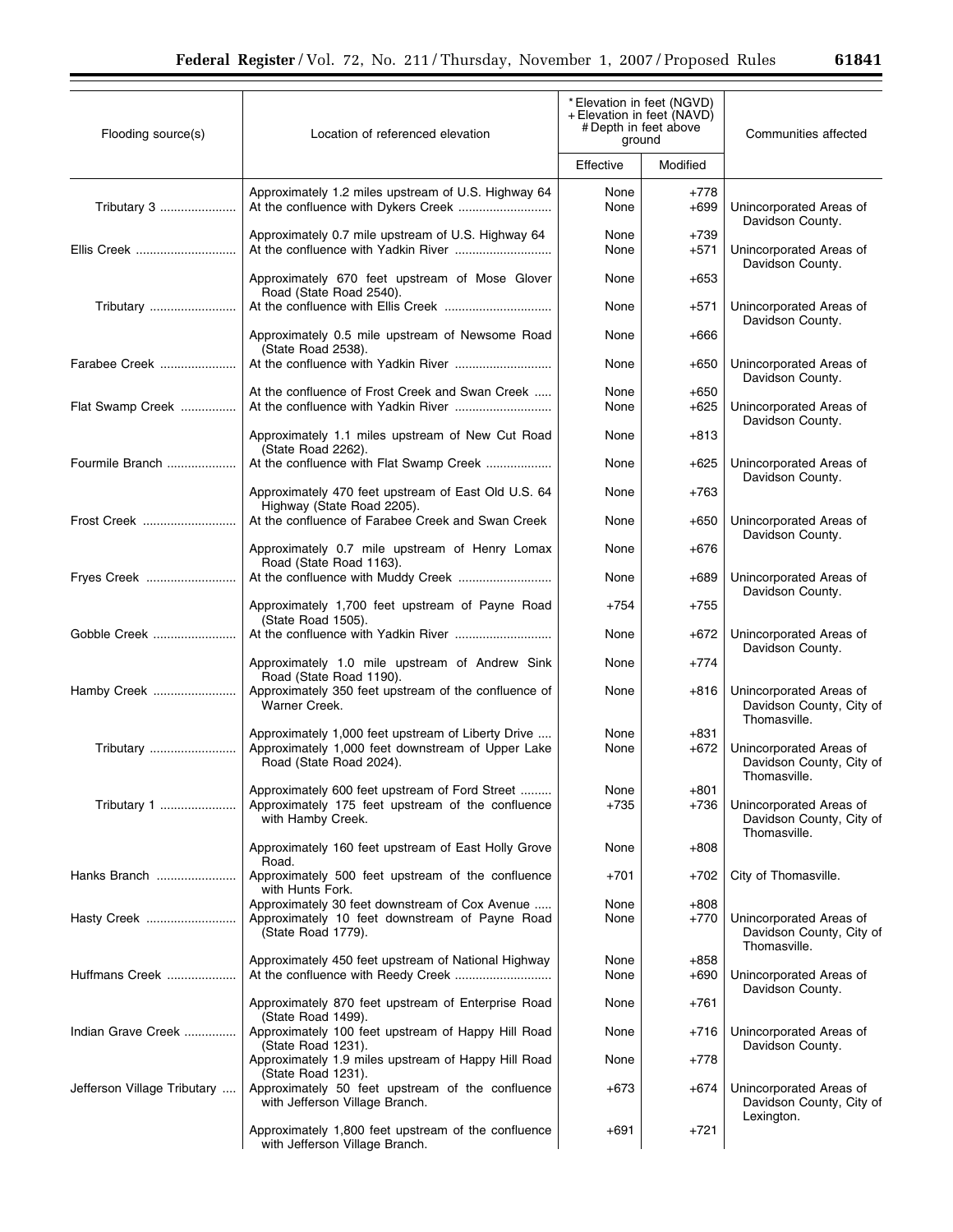$\equiv$ 

| Flooding source(s)    | Location of referenced elevation                                                                                      | * Elevation in feet (NGVD)<br>+ Elevation in feet (NAVD)<br># Depth in feet above<br>ground |                  | Communities affected                                                |
|-----------------------|-----------------------------------------------------------------------------------------------------------------------|---------------------------------------------------------------------------------------------|------------------|---------------------------------------------------------------------|
|                       |                                                                                                                       | Effective                                                                                   | Modified         |                                                                     |
| Jersey Creek          |                                                                                                                       | None                                                                                        | $+626$           | Unincorporated Areas of<br>Davidson County.                         |
| Kennedy Mill Creek    | Approximately 1,150 feet upstream of Railroad<br>Approximately 500 feet upstream of the confluence<br>with Rich Fork. | None<br>$+704$                                                                              | $+734$<br>$+705$ | Unincorporated Areas of<br>Davidson County.                         |
| Tributary 1           | At the Davidson/Guilford County boundary<br>At the confluence with Kennedy Mill Creek                                 | None<br>None                                                                                | $+801$<br>$+740$ | Unincorporated Areas of<br>Davidson County, City of<br>Thomasville. |
| Lick Creek            | At the Davidson/Guilford County boundary                                                                              | None<br>None                                                                                | $+808$<br>$+576$ | Unincorporated Areas of<br>Davidson County, Town                    |
|                       | Approximately 690 feet upstream of Cid Road (State<br>Road 2318).                                                     | None                                                                                        | $+697$           | of Denton.                                                          |
| Little Brushy Fork    |                                                                                                                       | None                                                                                        | $+732$           | Unincorporated Areas of<br>Davidson County.                         |
|                       | Approximately 1.8 miles upstream of Tom Livengood<br>Road (State Road 1719).                                          | None                                                                                        | +861             |                                                                     |
| Tributary 1           | At the confluence with Little Brushy Fork                                                                             | None                                                                                        | $+748$           | Unincorporated Areas of<br>Davidson County.                         |
|                       | Approximately 0.7 mile upstream of the confluence of<br>Little Brushy Fork Tributary 1A.                              | None                                                                                        | +781             |                                                                     |
| Tributary 1A          | At the confluence with Little Brushy Fork Tributary 1                                                                 | None                                                                                        | $+757$           | Unincorporated Areas of<br>Davidson County.                         |
|                       | Approximately 2,000 feet upstream of Garden Valley<br>Drive.                                                          | None                                                                                        | $+786$           |                                                                     |
| Little Uwharrie River | At the Davidson/Randolph County boundary                                                                              | None                                                                                        | $+553$           | Unincorporated Areas of<br>Davidson County.                         |
|                       | Approximately 110 feet upstream of the confluence<br>with Little Uwharrie River Tributary 3.                          | None                                                                                        | $+602$           |                                                                     |
| Tributary 10          | Approximately 20 feet downstream of the Davidson/<br>Randolph County boundary.                                        | None                                                                                        | $+858$           | Unincorporated Areas of<br>Davidson County.                         |
|                       | Approximately 20 feet upstream of the Davidson/Ran-<br>dolph County boundary.                                         | None                                                                                        | $+858$           |                                                                     |
| Tributary 11          | Approximately 10 feet downstream of the Davidson/<br>Randolph County boundary.                                        | None                                                                                        | $+848$           | Unincorporated Areas of<br>Davidson County.                         |
|                       | Approximately 20 feet upstream of the Davidson/Ran-<br>dolph County boundary.                                         | None                                                                                        | $+848$           |                                                                     |
| Tributary 11A         | At the Davidson/Randolph County boundary                                                                              | None                                                                                        | $+876$           | Unincorporated Areas of<br>Davidson County.                         |
|                       | Approximately 40 feet downstream of the Davidson/<br>Randolph County boundary.                                        | None                                                                                        | $+876$           |                                                                     |
| Tributary 2           | At the confluence with Little Uwharrie River                                                                          | None                                                                                        | $+576$           | Unincorporated Areas of<br>Davidson County.                         |
|                       | Approximately 620 feet downstream of Underwood<br>Drive (State Road 2157).                                            | None                                                                                        | $+679$           |                                                                     |
| Tributary 3           | At the confluence with Little Uwharrie River                                                                          | None                                                                                        | $+601$           | Unincorporated Areas of<br>Davidson County.                         |
|                       | Approximately 0.5 mile upstream of the confluence<br>with the Little Uwharrie River.                                  | None                                                                                        | $+643$           |                                                                     |
| Long Branch           |                                                                                                                       | None                                                                                        | $+754$           | Unincorporated Areas of<br>Davidson County.                         |
|                       | Approximately 1.0 mile upstream of the confluence<br>with Brushy Fork.                                                | None                                                                                        | +781             |                                                                     |
| Mary Reich Creek      | Approximately 70 feet downstream of the Davidson/<br>Forsyth County boundary.                                         | None                                                                                        | +811             | Unincorporated Areas of<br>Davidson County.                         |
| Mill Creek            | At the Davidson/Forsyth County boundary                                                                               | None<br>None                                                                                | $+811$<br>$+666$ | Unincorporated Areas of                                             |
|                       | Approximately 1.0 mile upstream of Tyro School<br>Road (State Road 1180).                                             | None                                                                                        | +740             | Davidson County.                                                    |
| Miller Creek          |                                                                                                                       | None                                                                                        | $+690$           | Unincorporated Areas of<br>Davidson County.                         |
|                       | Approximately 250 feet upstream of North Payne<br>Road (State Road 1510).                                             | $+810$                                                                                      | +811             |                                                                     |
| Mountain Branch       | At the Davidson/Montgomery County boundary                                                                            | None                                                                                        | $+601$           | Unincorporated Areas of<br>Davidson County.                         |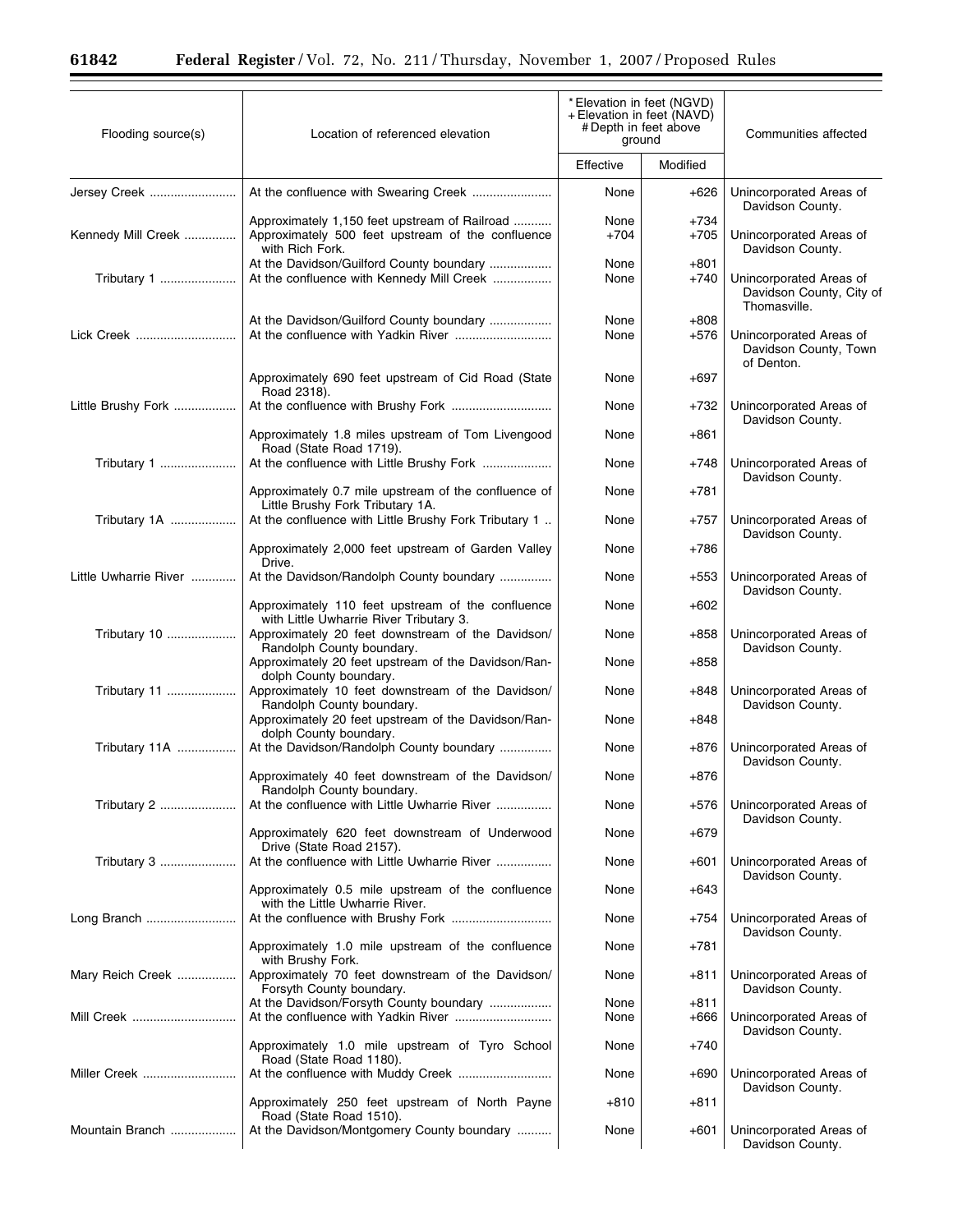|  | 61843 |
|--|-------|
|--|-------|

÷.

| Flooding source(s)     | Location of referenced elevation                                                                                                 | * Elevation in feet (NGVD)<br>+ Elevation in feet (NAVD)<br># Depth in feet above<br>ground |                  | Communities affected                                                |  |
|------------------------|----------------------------------------------------------------------------------------------------------------------------------|---------------------------------------------------------------------------------------------|------------------|---------------------------------------------------------------------|--|
|                        |                                                                                                                                  | Effective                                                                                   | Modified         |                                                                     |  |
|                        | Approximately 60 feet upstream of the Davidson/<br>Montgomery County boundary.                                                   | None                                                                                        | $+601$           |                                                                     |  |
| Muddy Creek            |                                                                                                                                  | None                                                                                        | $+685$           | Unincorporated Areas of<br>Davidson County.                         |  |
| North Hamby Creek      | At the Davidson/Forsyth County boundary<br>Approximately 50 feet upstream of Mason Way                                           | None<br>None                                                                                | $+691$<br>$+854$ | Unincorporated Areas of<br>Davidson County, City of<br>Thomasville. |  |
| North Potts Creek      | Approximately 960 feet upstream of Railroad                                                                                      | None<br>None                                                                                | $+872$<br>$+629$ | Unincorporated Areas of<br>Davidson County.                         |  |
|                        | Approximately 0.4 mile upstream of Sam Shape Road<br>(State Road 1134).                                                          | $+639$                                                                                      | $+640$           |                                                                     |  |
| Oil Mill Branch        |                                                                                                                                  | None                                                                                        | $+707$           | Unincorporated Areas of<br>Davidson County.                         |  |
|                        | Approximately 800 feet upstream of Disher Road<br>(State Road 1805).                                                             | None                                                                                        | $+740$           |                                                                     |  |
| Potts Creek            | At the confluence with South Potts Creek                                                                                         | None                                                                                        | $+695$           | Unincorporated Areas of<br>Davidson County.                         |  |
|                        | Approximately 1,560 feet upstream of Ed Rickard<br>Road (State Road 1161).                                                       | None                                                                                        | $+719$           |                                                                     |  |
| Pounder Fork           |                                                                                                                                  | None                                                                                        | $+625$           | Unincorporated Areas of<br>Davidson County.                         |  |
|                        | Approximately 420 feet upstream of Smith Farm Road<br>(State Road 2015).                                                         | None                                                                                        | +811             |                                                                     |  |
| Tributary              |                                                                                                                                  | None                                                                                        | +744             | Unincorporated Areas of<br>Davidson County.                         |  |
| Tributary 1            | Approximately 150 feet downstream of Robert Beck<br>Road (State Road 2226).<br>Approximately 400 feet upstream of the confluence | None<br>None                                                                                | $+780$<br>$+648$ |                                                                     |  |
|                        | with Pounder Fork.<br>Approximately 130 feet upstream of John Young                                                              | None                                                                                        | $+740$           | Unincorporated Areas of<br>Davidson County.                         |  |
| Reedy Creek            | Road (State Road 2246).                                                                                                          | None                                                                                        | +682             | Unincorporated Areas of                                             |  |
|                        | Approximately 1,250 feet upstream of George Hege                                                                                 | None                                                                                        | $+777$           | Davidson County.                                                    |  |
| Rich Fork              | Road (State Road 1504).<br>At the upstream side of Westover Road (State Road<br>1738).                                           | None                                                                                        | +781             | City of High Point.                                                 |  |
| Tributary 2            | Approximately 0.6 mile upstream of Westover Road<br>Approximately 200 feet upstream of the confluence of                         | None<br>None                                                                                | +792<br>$+790$   | Unincorporated Areas of                                             |  |
|                        | Rich Fork Tributary 2A.<br>Approximately 700 feet upstream of the confluence of                                                  | None                                                                                        | $+793$           | Davidson County.                                                    |  |
| Tributary 2            | Rich Fork Tributary 2A.                                                                                                          | None                                                                                        | +782             | City of High Point.                                                 |  |
|                        | At the Davidson/Guilford County boundary                                                                                         | None                                                                                        | $+807$           |                                                                     |  |
| Tributary 2A           | At the confluence with Rich Fork Tributary 2<br>Approximately 900 feet upstream of the confluence<br>with Rich Fork Tributary.   | None<br>None                                                                                | +788<br>$+798$   | City of High Point.                                                 |  |
| South Fork Muddy Creek |                                                                                                                                  | None                                                                                        | $+690$           | Unincorporated Areas of<br>Davidson County.                         |  |
| South Potts Creek      | At the Davidson/Forsyth County boundary                                                                                          | None<br>None                                                                                | +691<br>$+629$   | Unincorporated Areas of                                             |  |
|                        | At the confluence of Churchland Creek and Potts<br>Creek.                                                                        | None                                                                                        | $+695$           | Davidson County.                                                    |  |
| Tributary              |                                                                                                                                  | +636                                                                                        | +642             | Unincorporated Areas of<br>Davidson County.                         |  |
|                        | Approximately 0.4 mile upstream of the confluence<br>with South Potts Creek.                                                     | $+643$                                                                                      | $+642$           |                                                                     |  |
| Spencer Creek          | Approximately 125 feet upstream of the confluence<br>with Hamby Creek.                                                           | None                                                                                        | $+797$           | Unincorporated Areas of<br>Davidson County, City of<br>Thomasville. |  |
| Spurgeon Creek         | Approximately 0.4 mile upstream of Liberty Drive<br>Approximately 100 feet upstream of Sells Farm Road                           | None<br>None                                                                                | $+863$<br>+818   | Unincorporated Areas of<br>Davidson County.                         |  |
| Tributary 1            | Approximately 230 feet upstream of Sells Farm Road<br>Approximately 850 feet upstream of the confluence<br>with Spurgeon Creek.  | None<br>None                                                                                | $+819$<br>$+751$ | Unincorporated Areas of<br>Davidson County.                         |  |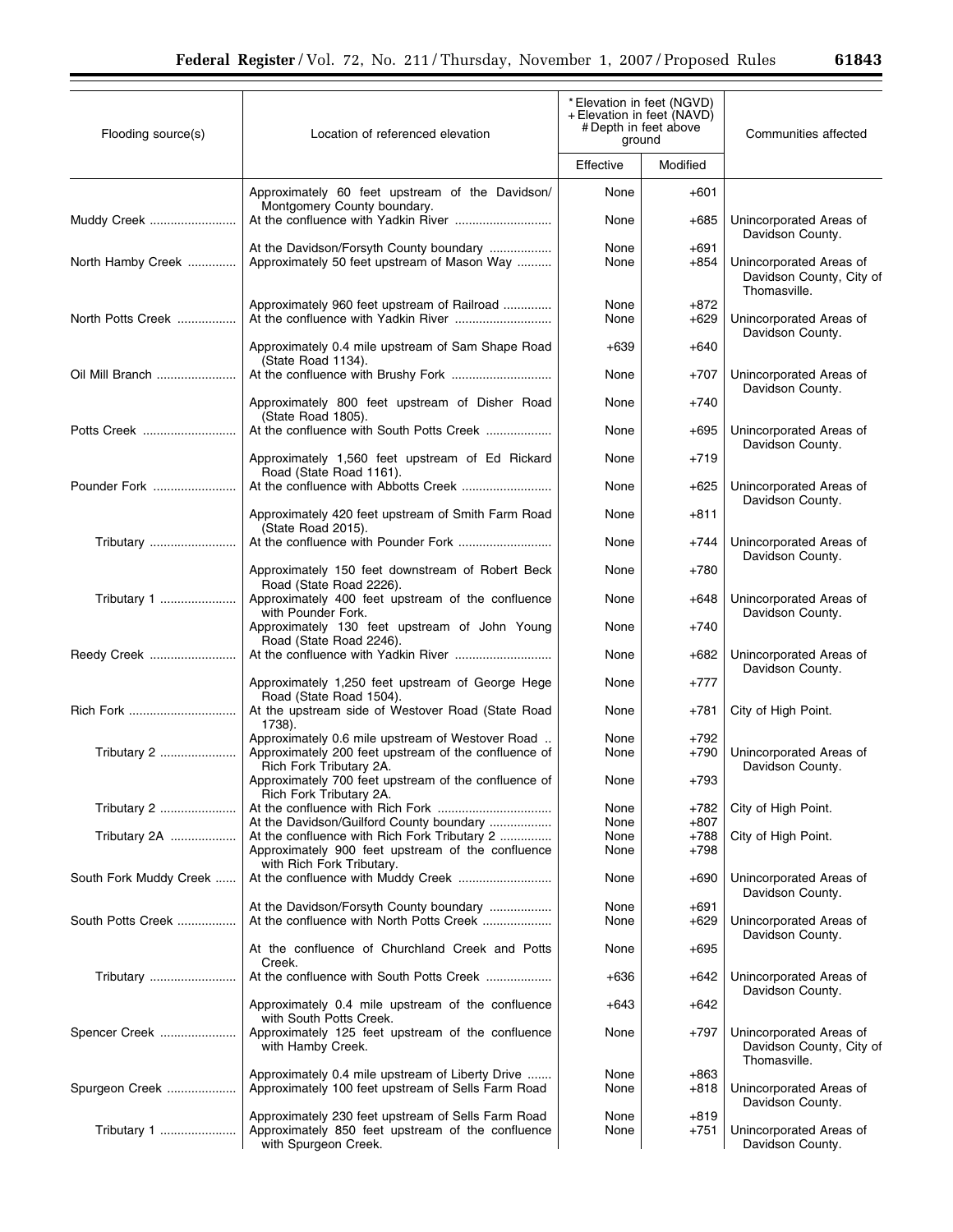| Flooding source(s) | Location of referenced elevation                                                          | *Elevation in feet (NGVD)<br>+ Elevation in feet (NAVD)<br># Depth in feet above<br>ground |                  | Communities affected                                              |  |
|--------------------|-------------------------------------------------------------------------------------------|--------------------------------------------------------------------------------------------|------------------|-------------------------------------------------------------------|--|
|                    |                                                                                           | Effective                                                                                  | Modified         |                                                                   |  |
|                    | Willie<br>Approximately<br>430 feet upstream<br>of<br>Bodenheimer Road (State Road 1746). | None                                                                                       | $+781$           |                                                                   |  |
| Tributary 2        | Approximately 850 feet upstream of the confluence<br>with Spurgeon Creek.                 | None                                                                                       | +781             | Unincorporated Areas of<br>Davidson County, Town<br>of Wallburg.  |  |
|                    | Approximately 1,870 feet upstream of North Creek-<br>side Drive.                          | None                                                                                       | +793             | Town of Wallburg.                                                 |  |
| Swan Creek         | At the confluence with Farabee Creek and Frost<br>Creek.                                  | None                                                                                       | $+650$           | Unincorporated Areas of<br>Davidson County.                       |  |
|                    | Approximately 0.6 mile upstream of Boones Cave<br>Road.                                   | None                                                                                       | $+665$           |                                                                   |  |
| Swearing Creek     |                                                                                           | None                                                                                       | $+626$           | Unincorporated Areas of<br>Davidson County.                       |  |
|                    | Approximately 1.2 miles upstream of Will Lanier Road<br>(State Road 1460).                | None                                                                                       | $+813$           |                                                                   |  |
| Tributary 1        | At the confluence with Swearing Creek                                                     | None                                                                                       | $+626$           | Unincorporated Areas of<br>Davidson County.                       |  |
|                    | Approximately 0.5 mile upstream of Rockcrusher<br>Road (State Road 1114).                 | None                                                                                       | $+634$           |                                                                   |  |
| Tributary 2        | Approximately 700 feet upstream of the confluence<br>with Swearing Creek.                 | None                                                                                       | +654             | Unincorporated Areas of<br>Davidson County, City of<br>Lexington. |  |
|                    | Approximately 0.4 mile upstream of the confluence<br>with Swearing Creek.                 | None                                                                                       | $+670$           |                                                                   |  |
| Tar Creek          | Approximately 0.5 mile upstream of the confluence<br>with Swearing Creek.                 | None                                                                                       | $+644$           | Unincorporated Areas of<br>Davidson County.                       |  |
|                    | Approximately 1.1 miles upstream of the confluence<br>with Swearing Creek.                | None                                                                                       | $+654$           |                                                                   |  |
| Ward Creek         | Approximately 100 feet upstream of the confluence<br>with Hamby Creek.                    | None                                                                                       | +740             | City of Thomasville.                                              |  |
|                    | Approximately 740 feet upstream of Fisher Ferry<br>Road.                                  | None                                                                                       | $+800$           |                                                                   |  |
| Yadkin River       | Approximately 400 feet downstream of the Davidson/<br>Montgomery County boundary.         | None                                                                                       | $+566$           | Unincorporated Areas of<br>Davidson County.                       |  |
| Tributary 2        | At the Davidson/Forsyth County boundary                                                   | None<br>None                                                                               | $+691$<br>$+689$ | Unincorporated Areas of                                           |  |
|                    | Approximately 1.0 mile upstream of the confluence<br>with Yadkin River.                   | None                                                                                       | $+740$           | Davidson County.                                                  |  |

# Depth in feet above ground.

+ North American Vertical Datum.

Send comments to William R. Blanton, Jr., Chief, Engineering Management Section, Mitigation Directorate, Federal Emergency Management Agency, 500 C Street SW., Washington, DC 20472.

### **ADDRESSES City of High Point**

Maps are available for inspection at City of High Point, 211 South Hamilton Street, High Point, NC

### **City of Lexington**

Maps are available for inspection at City of Lexington, 28 West Center Street, Lexington, NC.

**City of Thomasville** 

Maps are available for inspection at Thomasville City Hall, 10 Salem Street, Thomasville, NC.

# **Town of Denton**

Maps are available for inspection at Denton Town Hall, P.O. Box 306/201 West Salisbury Street, Denton, NC.

# **Town of Wallburg**

Maps are available for inspection at Town of Wallburg, 204 Linville Court, Kernersville, NC.

# **Unincorporated Areas of Davidson County**

Maps are available for inspection at Davidson County Governmental Center, Planning and Zoning Department, 913 Greensboro Street, Lexington, NC.

| Madison County, North Carolina, and Incorporated Areas |                                                                                |          |          |                                            |  |  |
|--------------------------------------------------------|--------------------------------------------------------------------------------|----------|----------|--------------------------------------------|--|--|
|                                                        |                                                                                | $+1.534$ | $+1.535$ | Unincorporated Areas of<br>Madison County. |  |  |
|                                                        | Approximately 1.5 miles upstream of the confluence<br>with French Broad River. | None     | $+1.954$ |                                            |  |  |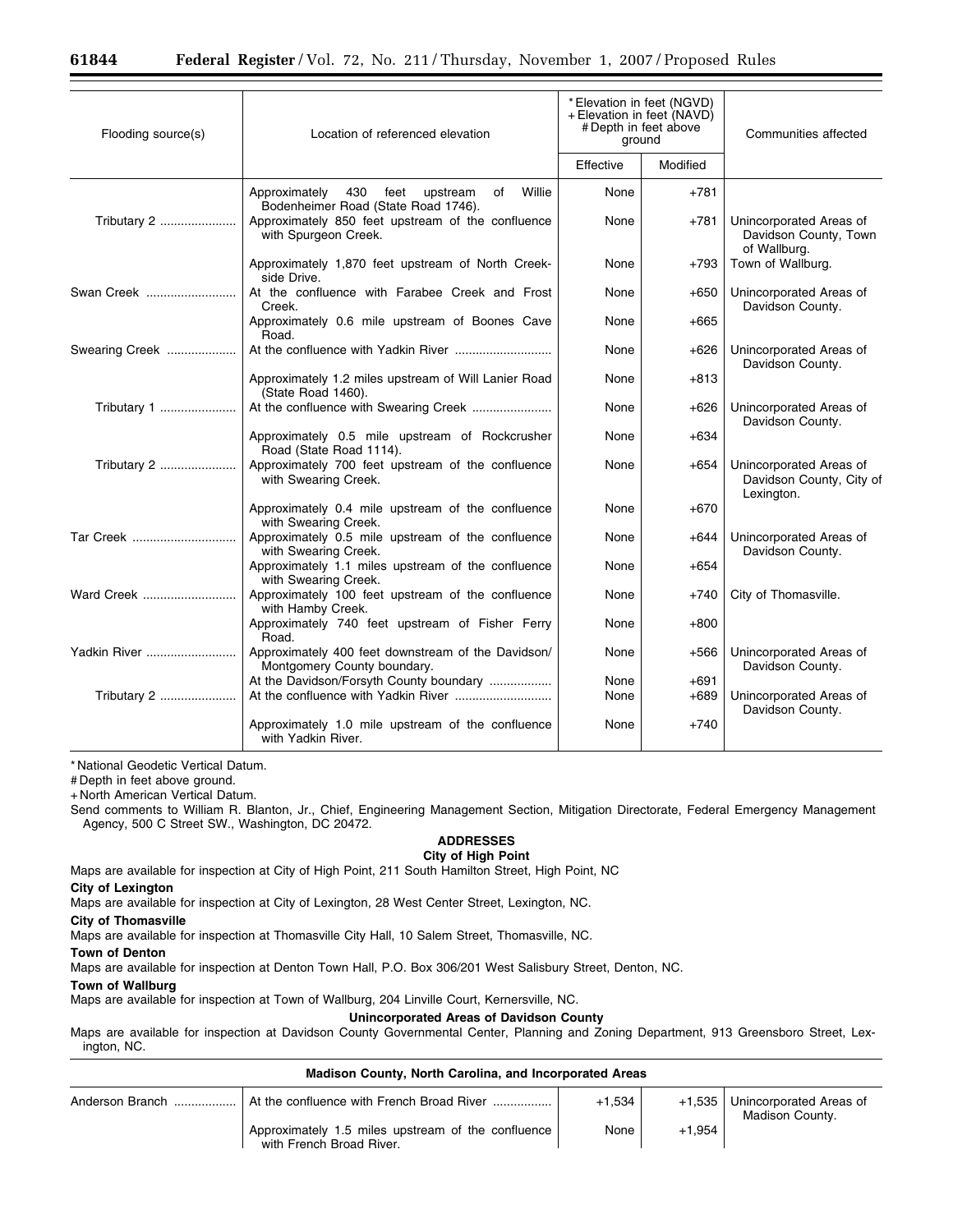| Flooding source(s)   | * Elevation in feet (NGVD)<br>+ Elevation in feet (NAVD)<br># Depth in feet above<br>Location of referenced elevation<br>ground |              |                      | Communities affected                                             |
|----------------------|---------------------------------------------------------------------------------------------------------------------------------|--------------|----------------------|------------------------------------------------------------------|
|                      |                                                                                                                                 | Effective    | Modified             |                                                                  |
| Banjo Branch         |                                                                                                                                 | $+2,190$     | $+2,198$             | Unincorporated Areas of<br>Madison County, Town<br>of Mars Hill. |
|                      | Approximately 800 feet upstream of Forest Street<br>(State Road 1356).                                                          | None         | $+2,401$             |                                                                  |
| Barrett Branch       | At the confluence with Little Sandymush Creek                                                                                   | None         | $+2,199$             | Unincorporated Areas of<br>Madison County.                       |
|                      | Approximately 900 feet upstream of the confluence<br>with Little Sandymush Creek.                                               | None         | $+2,224$             |                                                                  |
| Big Branch           |                                                                                                                                 | None         | $+2,011$             | Unincorporated Areas of<br>Madison County.                       |
| Tributary 2          | Approximately 230 feet upstream of I-26/U.S. 19                                                                                 | None<br>None | $+2,223$<br>$+2,118$ | Unincorporated Areas of<br>Madison County, Town<br>of Mars Hill. |
|                      | Approximately 140 feet upstream of Mountain View<br>Road.                                                                       | None         | $+2,284$             |                                                                  |
| Big Laurel Creek     | Approximately 400 feet upstream of the confluence<br>with French Broad River.                                                   | None         | $+1,393$             | Unincorporated Areas of<br>Madison County.                       |
|                      | Approximately 1.7 miles upstream of Watershed Road<br>(State Road 1505).                                                        | None         | $+4,301$             |                                                                  |
| Big Pine Creek       | Approximately 200 feet upstream of the confluence<br>with French Broad River.                                                   | $+1,525$     | $+1,526$             | Unincorporated Areas of<br>Madison County.                       |
|                      | At the confluence of North Fork Big Pine Creek and<br>South Fork Big Pine Creek.                                                | None         | $+2,481$             |                                                                  |
| Brush Creek          | Approximately 300 feet upstream of the confluence<br>with French Broad River.                                                   | None         | $+1,514$             | Unincorporated Areas of<br>Madison County.                       |
|                      | Approximately 150 feet upstream of Upper Brush<br>Creek Road (State Road 1143).                                                 | None         | $+2,075$             |                                                                  |
| Bull Creek           | At the confluence of East Fork Bull Creek and West                                                                              | None<br>None | $+1,817$             | Unincorporated Areas of<br>Madison County.                       |
| California Creek     | Fork Bull Creek.<br>At the confluence with Little Ivy Creek and Paint                                                           | None         | $+2,020$<br>$+2,099$ | Unincorporated Areas of                                          |
|                      | Creek.<br>Approximately 600 feet upstream of the confluence of                                                                  | None         | $+2,665$             | Madison County.                                                  |
| Crooked Creek        | Holcombe Branch.<br>At the confluence with Middle Fork California Creek                                                         | None         | $+2,226$             | Unincorporated Areas of                                          |
|                      | Approximately 800 feet upstream of State Road 1526                                                                              | None         | $+2,500$             | Madison County.                                                  |
| Doggett Branch       | At the confluence with Little Sandymush Creek                                                                                   | None         | $+2,291$             | Unincorporated Areas of<br>Madison County.                       |
| East Fork Bull Creek | Approximately 700 feet upstream of NC Route 63<br>At the confluence with Bull Creek and West Fork Bull<br>Creek.                | None<br>None | $+2,392$<br>$+2,020$ | Unincorporated Areas of<br>Madison County.                       |
|                      | Approximately 1,300 feet upstream of East Fork Road<br>(State Road 1364).                                                       | None         | $+2,073$             |                                                                  |
| Fall Branch          | At the confluence with Little Sandymush Creek                                                                                   | None         | $+2,248$             | Unincorporated Areas of<br>Madison County.                       |
|                      | Approximately 700 feet upstream of the confluence<br>with Little Sandymush Creek.                                               | None         | $+2,281$             |                                                                  |
| Friezeland Creek     | At the confluence with Spring Creek                                                                                             | None         | +2,426               | Unincorporated Areas of<br>Madison County.                       |
|                      | Approximately 1.2 miles upstream of the confluence<br>with Spring Creek.                                                        | None         | $+2,608$             |                                                                  |
| Frisby Branch        | Approximately 250 feet upstream of the confluence<br>with French Broad River.                                                   | None         | +1,646               | Town of Marshall.                                                |
|                      | Approximately 1.2 miles upstream of the confluence<br>with French Broad River.                                                  | None         | $+1,973$             |                                                                  |
| Gabriel Creek        |                                                                                                                                 | None         | $+1,899$             | Unincorporated Areas of<br>Madison County, Town<br>of Mars Hill. |
| Tributary 2          | Approximately 0.8 mile upstream of Bruce Road                                                                                   | None<br>None | $+2,879$<br>$+2,041$ | Unincorporated Areas of<br>Madison County, Town<br>of Mars Hill. |
|                      | Approximately 300 feet upstream of Woodhaven<br>Road.                                                                           | None         | $+2,192$             |                                                                  |

2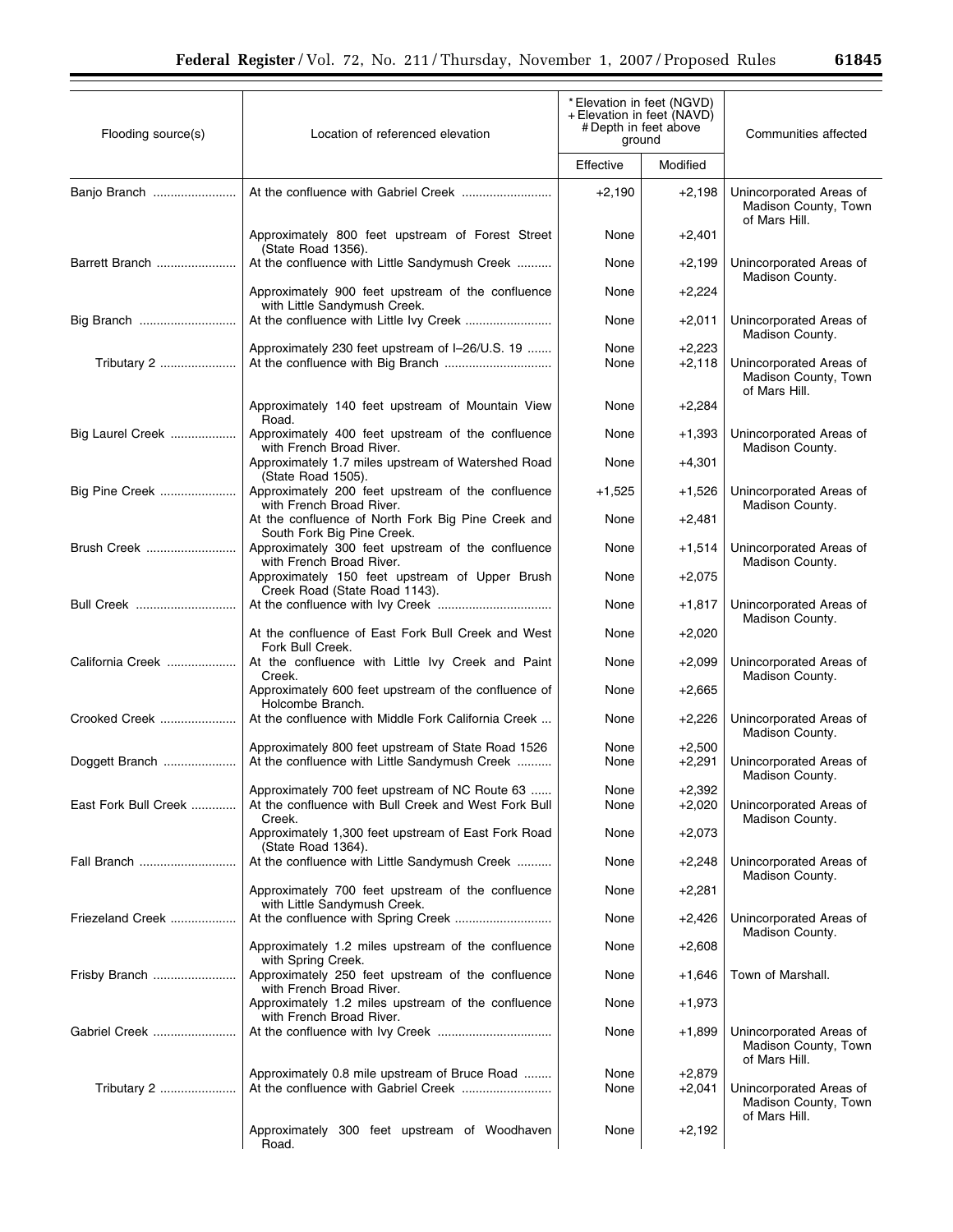Ξ

| Flooding source(s)              | Location of referenced elevation                                                                                           | * Elevation in feet (NGVD)<br>+ Elevation in feet (NAVD)<br># Depth in feet above<br>ground |                      | Communities affected                       |
|---------------------------------|----------------------------------------------------------------------------------------------------------------------------|---------------------------------------------------------------------------------------------|----------------------|--------------------------------------------|
|                                 |                                                                                                                            | Effective                                                                                   | Modified             |                                            |
| Gilbert Branch                  | At the confluence with Little Sandymush Creek                                                                              | None                                                                                        | $+2,282$             | Unincorporated Areas of<br>Madison County. |
|                                 | Approximately 1,200 feet upstream of the confluence<br>with Little Sandymush Creek.                                        | None                                                                                        | $+2,315$             |                                            |
| Holcombe Branch                 |                                                                                                                            | None                                                                                        | $+2,633$             | Unincorporated Areas of<br>Madison County. |
|                                 | Approximately 0.6 mile upstream of the confluence<br>with California Creek.                                                | None                                                                                        | $+2,804$             |                                            |
| Holland Creek                   | At the confluence with Ivy Gap Branch and Middle<br>Fork California Creek.                                                 | None                                                                                        | $+2,395$             | Unincorporated Areas of<br>Madison County. |
|                                 | Approximately 325 feet upstream of the confluence<br>with Ivy Gap Branch and Middle Fork California<br>Creek.              | None                                                                                        | $+2,412$             |                                            |
| Ivy Creek                       | Approximately 400 feet upstream of the French Broad<br>River.                                                              | None                                                                                        | $+1,681$             | Unincorporated Areas of<br>Madison County. |
|                                 | Approximately 250 feet upstream of the confluence of<br>Little Ivy Creek.                                                  | None                                                                                        | $+1,971$             |                                            |
| Ivy Gap Branch                  | At the confluence with Holland Creek and Middle Fork<br>California Creek.                                                  | None                                                                                        | $+2,395$             | Unincorporated Areas of<br>Madison County. |
|                                 | Approximately 270 feet upstream of the confluence<br>with Holland Creek and Middle Fork California<br>Creek.               | None                                                                                        | $+2,405$             |                                            |
| Laurel Branch                   |                                                                                                                            | None                                                                                        | $+1,844$             | Unincorporated Areas of<br>Madison County. |
|                                 | Approximately 350 feet upstream of Bend of Ivy Road<br>(State Road 1576).                                                  | None                                                                                        | $+1,877$             |                                            |
| Little Ivy Creek                |                                                                                                                            | None                                                                                        | $+1,970$             | Unincorporated Areas of<br>Madison County. |
| Little Laurel Creek             | At the confluence of Paint Fork and California Creek<br>At the confluence with Shelton Laurel Creek                        | None<br>None                                                                                | $+2,099$<br>$+1,688$ | Unincorporated Areas of<br>Madison County. |
|                                 | Approximately 250 feet upstream of the confluence of<br>Shelton Branch.                                                    | None                                                                                        | $+1,805$             |                                            |
| Little Sandymush Creek          | At the confluence with Sandymush Creek                                                                                     | None                                                                                        | $+2,038$             | Unincorporated Areas of<br>Madison County. |
|                                 | Approximately 0.4 mile upstream of the confluence of<br>Doggett Branch.                                                    | None                                                                                        | $+2,355$             |                                            |
| Meadow Fork of Spring<br>Creek. |                                                                                                                            | None                                                                                        | $+1,855$             | Unincorporated Areas of<br>Madison County. |
|                                 | Approximately 0.4 mile upstream of Keenerville<br>Church Road.                                                             | None                                                                                        | $+3,189$             |                                            |
| Middle Fork California Creek    |                                                                                                                            | None                                                                                        | $+2,106$             | Unincorporated Areas of<br>Madison County. |
|                                 | Approximately 50 feet downstream of the confluence<br>of Ivy Gap Branch and Holland Creek.                                 | None                                                                                        | $+2,394$             |                                            |
| Morrow Branch                   | At the confluence with Little Sandymush Creek                                                                              | None                                                                                        | $+2,127$             | Unincorporated Areas of<br>Madison County. |
|                                 | Approximately 700 feet upstream of Austin Branch<br>Road (State Road 1102).                                                | None                                                                                        | $+2,164$             |                                            |
| North Fork Big Pine Creek       | At the confluence with South Fork Big Pine Creek<br>and Big Pine Creek.                                                    | None                                                                                        | $+2,481$             | Unincorporated Areas of<br>Madison County. |
|                                 | Approximately 900 feet upstream of North Fork Road<br>(State Road 1159).                                                   | None                                                                                        | $+2,519$             |                                            |
| Nowhere Branch                  |                                                                                                                            | None                                                                                        | +1,866               | Unincorporated Areas of<br>Madison County. |
|                                 | Approximately 700 feet upstream of the confluence of<br><b>Bull Creek.</b>                                                 | None                                                                                        | $+1,897$             |                                            |
|                                 | At the confluence with California Creek and Little Ivy<br>Creek.                                                           | None                                                                                        | $+2,099$             | Unincorporated Areas of<br>Madison County. |
| Polly Branch                    | Approximately 900 feet upstream of the confluence of<br>Ray Branch.<br>At the confluence with Middle Fork California Creek | None<br>None                                                                                | $+2,403$<br>$+2,323$ | Unincorporated Areas of                    |
|                                 | Approximately 700 feet upstream of the confluence                                                                          | None                                                                                        | $+2,335$             | Madison County.                            |
| Ponder Creek                    | with Middle Fork California Creek.<br>At the confluence with Middle Fork California Creek                                  | None                                                                                        | $+2,381$             | Unincorporated Areas of                    |
|                                 | Approximately 900 feet upstream of the confluence                                                                          | None                                                                                        | $+2,399$             | Madison County.                            |
|                                 | with Middle Fork California Creek.                                                                                         |                                                                                             |                      |                                            |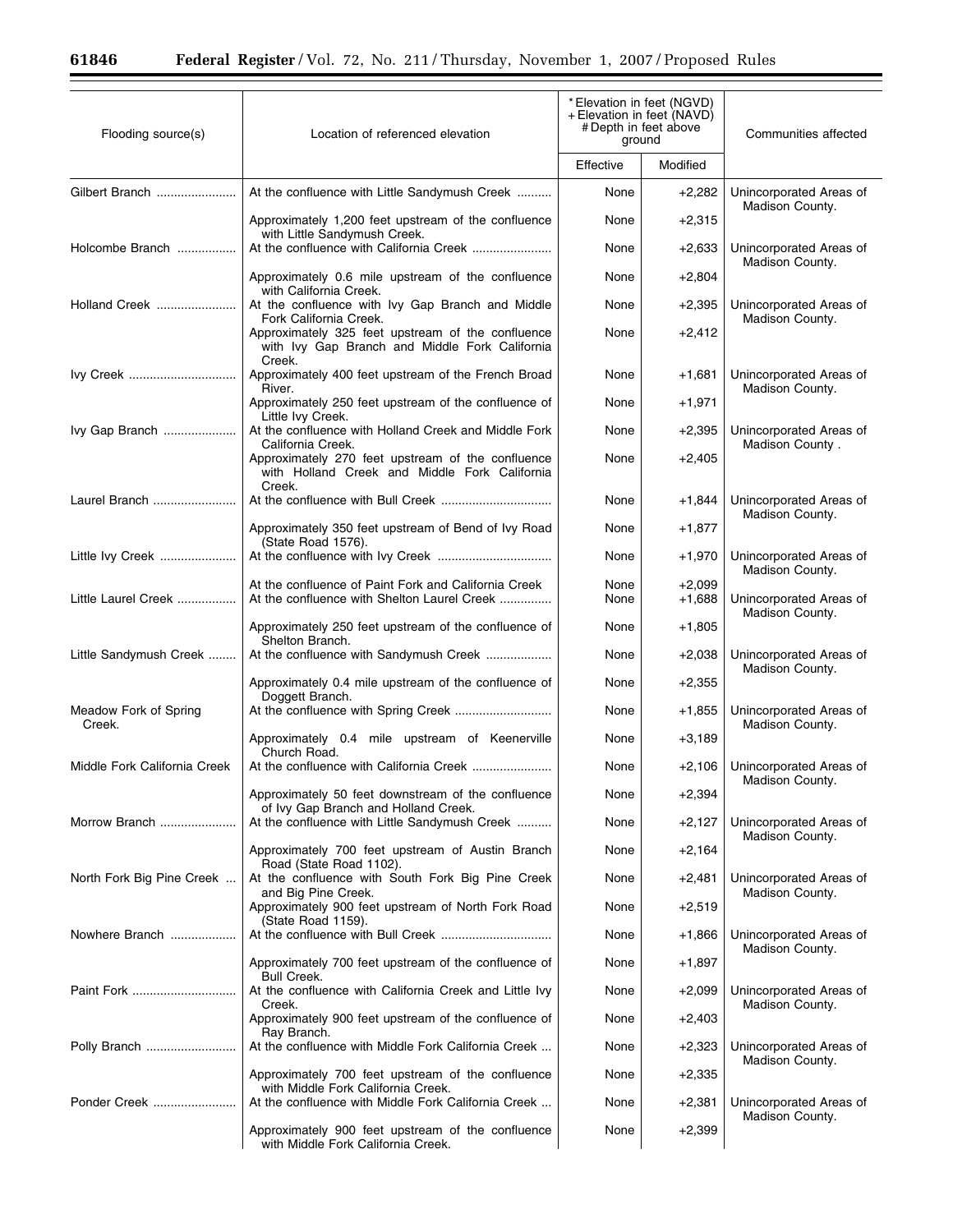| Flooding source(s)        | Location of referenced elevation                                                                                      | * Elevation in feet (NGVD)<br>+ Elevation in feet (NAVD)<br># Depth in feet above<br>ground |                      | Communities affected                                               |
|---------------------------|-----------------------------------------------------------------------------------------------------------------------|---------------------------------------------------------------------------------------------|----------------------|--------------------------------------------------------------------|
|                           |                                                                                                                       | Effective                                                                                   | Modified             |                                                                    |
| Puncheon Fork             | At the confluence with Big Laurel Creek                                                                               | None                                                                                        | $+2,996$             | Unincorporated Areas of<br>Madison County.                         |
|                           | Approximately 1,300 feet upstream of Streets Gap<br>Road (State Road 1502).                                           | None                                                                                        | $+4,052$             |                                                                    |
| Ray Branch                |                                                                                                                       | None                                                                                        | $+2,377$             | Unincorporated Areas of<br>Madison County.                         |
|                           | Approximately 1,200 feet upstream of the confluence<br>with Paint Fork.                                               | None                                                                                        | $+2,402$             |                                                                    |
| Sandymush Creek           | Approximately 500 feet upstream of the confluence<br>with French Broad River.                                         | None                                                                                        | $+1,728$             | Unincorporated Areas of<br>Madison County.                         |
|                           | Approximately 100 feet upstream of the confluence<br>with Little Sandymush Creek.                                     | None                                                                                        | $+2,041$             |                                                                    |
| Shake Rag Branch          | At the confluence with Middle Fork California Creek                                                                   | None                                                                                        | $+2,267$             | Unincorporated Areas of<br>Madison County.                         |
|                           | Approximately 600 feet upstream of the confluence<br>with Middle Fork California Creek.                               | None                                                                                        | $+2,285$             |                                                                    |
| Shelton Branch            | At the confluence with Little Laurel Creek                                                                            | None                                                                                        | $+1,804$             | Unincorporated Areas of<br>Madison County.                         |
|                           | Approximately 0.7 mile upstream of the confluence<br>with Little Laurel Creek.                                        | None                                                                                        | $+1,910$             |                                                                    |
| Shelton Laurel Creek      | At the confluence with Big Laurel Creek                                                                               | None                                                                                        | $+1,629$             | Unincorporated Areas of<br>Madison County.                         |
| South Fork Big Pine Creek | At the confluence of Whiteoak Flats Branch<br>At the confluence with North Fork Big Pine Creek and<br>Big Pine Creek. | None<br>None                                                                                | $+2,339$<br>$+2,481$ | Unincorporated Areas of<br>Madison County.                         |
|                           | Approximately 1,400 feet upstream of the confluence<br>with North Fork Big Pine Creek and Big Pine Creek.             | None                                                                                        | $+2,513$             |                                                                    |
| Spring Creek              | Approximately 1,500 feet upstream of the confluence<br>with French Broad River.                                       | $+1,326$                                                                                    | $+1,325$             | Unincorporated Areas of<br>Madison County, Town<br>of Hot Springs. |
| Sprinkle Creek            | At the confluence with California Creek                                                                               | None<br>None                                                                                | $+2,825$<br>$+2,353$ | Unincorporated Areas of<br>Madison County.                         |
|                           | Approximately 1.0 mile upstream of Sprinkle Creek<br>Road (State Road 1349).                                          | None                                                                                        | $+3,347$             |                                                                    |
| Terry Fork                |                                                                                                                       | None                                                                                        | $+2,195$             | Unincorporated Areas of<br>Madison County.                         |
| Tilden Metcalf Creek      | Approximately 2,000 feet upstream of Paint Fork                                                                       | None<br>None                                                                                | $+2,220$<br>$+2,261$ | Unincorporated Areas of<br>Madison County.                         |
|                           | Approximately 100 feet upstream of Metcalf Creek<br>Loop Road (State Road 1531).                                      | None                                                                                        | $+2,510$             |                                                                    |
| West Fork Bull Creek      | At the confluence with Bull Creek and East Bull Creek                                                                 | None                                                                                        | $+2,020$             | Unincorporated Areas of<br>Madison County.                         |
|                           | Approximately 350 feet downstream of the confluence<br>of Cargle Branch.                                              | None                                                                                        | $+2,194$             |                                                                    |
| Whiteoak Creek            |                                                                                                                       | None                                                                                        | $+1,852$             | Unincorporated Areas of<br>Madison County.                         |
|                           | Approximately 0.6 mile upstream of Thomas Road<br>(State Road 1567).                                                  | None                                                                                        | $+2,182$             |                                                                    |
| Tributary 2               |                                                                                                                       | None                                                                                        | $+2,026$             | Unincorporated Areas of<br>Madison County.                         |
|                           | Approximately 1,100 feet upstream of the confluence<br>with Whiteoak Creek.                                           | None                                                                                        | $+2,043$             |                                                                    |
| Tributary 4               |                                                                                                                       | None                                                                                        | $+2,096$             | Unincorporated Areas of<br>Madison County.                         |
|                           | Approximately 1,300 feet upstream of the confluence<br>with Whiteoak Creek.                                           | None                                                                                        | $+2,120$             |                                                                    |
| Wille Metcalf Creek       |                                                                                                                       | None                                                                                        | $+2,243$             | Unincorporated Areas of<br>Madison County.                         |
|                           | Approximately 1,100 feet upstream of Metcalf Creek<br>Loop (State Road 1531).                                         | None                                                                                        | $+2,366$             |                                                                    |

# Depth in feet above ground.

+ North American Vertical Datum.

Send comments to William R. Blanton, Jr., Chief, Engineering Management Section, Mitigation Directorate, Federal Emergency Management Agency, 500 C Street, SW., Washington, DC 20472.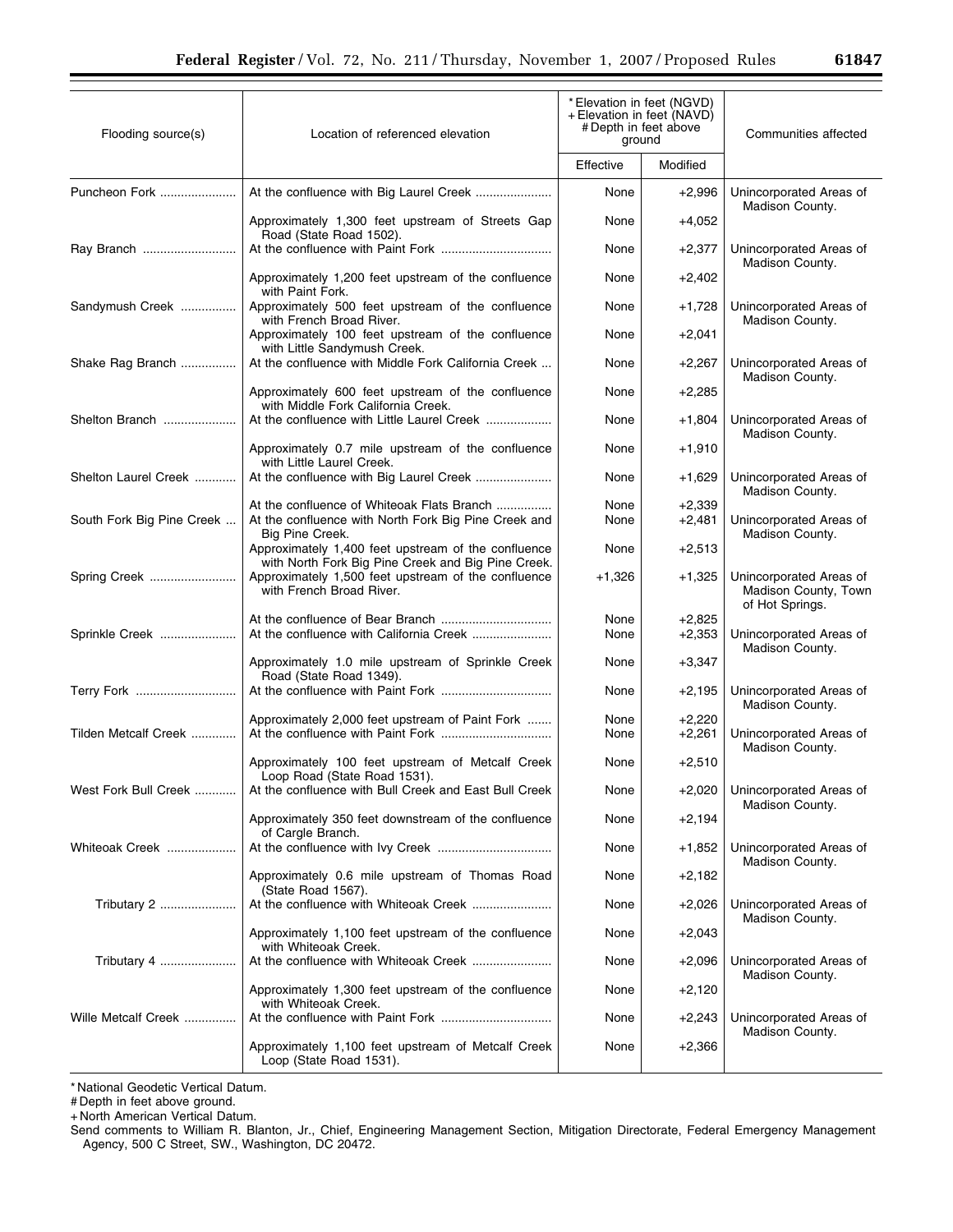| Flooding source(s) | Location of referenced elevation | * Elevation in feet (NGVD)<br>+ Elevation in feet (NAVD)<br># Depth in feet above<br>ground |          | Communities affected |
|--------------------|----------------------------------|---------------------------------------------------------------------------------------------|----------|----------------------|
|                    |                                  | Effective                                                                                   | Modified |                      |
| <b>ADDRESSES</b>   |                                  |                                                                                             |          |                      |

**Town of Hot Springs** 

Maps are available for inspection at Hot Springs Town Hall, 168 Bridge Street, Hot Springs, NC.

**Town of Mars Hill** 

Maps are available for inspection at Mars Hill Town Hall, 28 North Main Street, Mars Hill, NC.

**Town of Marshall** 

Maps are available for inspection at Marshall Town Hall, 45 North Main Street, Marshall, NC.

**Unincorporated Areas of Madison County** 

Maps are available for inspection at Madison County Planning and Zoning Office, 5707 U.S. Highway 25/70, Marshall, NC.

# **Transylvania County, North Carolina, and Incorporated Areas**

| Boylston Creek                        | Approximately 1,500 feet downstream of the Hender-<br>son/Transylvania County boundary.                 | None             | $+2,173$             | Unincorporated Areas of<br>Transylvania County.                     |
|---------------------------------------|---------------------------------------------------------------------------------------------------------|------------------|----------------------|---------------------------------------------------------------------|
|                                       | Approximately 50 feet upstream of King Road (State<br>Road 1502).                                       | None             | $+2,228$             |                                                                     |
| Carson Creek                          | At the confluence with French Broad River                                                               | $+2,136$         | $+2,137$             | Unincorporated Areas of<br>Transylvania County.                     |
|                                       | Approximately 0.6 mile upstream of Island Ford Road<br>(State Road 1103).                               | None             | $+2,471$             |                                                                     |
| Catheys Creek                         | Approximately 10 feet upstream of U.S. Highway 64                                                       | $+2,182$         | $+2,187$             | Unincorporated Areas of<br>Transylvania County,<br>City of Brevard. |
| Davidson River                        | Approximately 1.1 miles upstream of U.S. Highway 64<br>Approximately 100 feet upstream of Old Henderson | None<br>$+2,103$ | $+2,253$<br>$+2,104$ | Unincorporated Areas of                                             |
|                                       | Highway.                                                                                                |                  |                      | Transylvania County,<br>City of Brevard.                            |
|                                       | Approximately 50 feet upstream of U.S. 64 Highway                                                       | $+2,127$         | $+2,128$             |                                                                     |
| Davidson River (original<br>channel). |                                                                                                         | $+2,113$         | $+2,117$             | Unincorporated Areas of<br>Transylvania County,<br>City of Brevard. |
|                                       | Approximately 1,000 feet upstream from the con-<br>fluence of Turkey Creek.                             | $+2,123$         | $+2,127$             |                                                                     |
| Flat Creek                            | Approximately 100 feet upstream of the confluence<br>with West French Broad River.                      | None             | $+2,298$             | Unincorporated Areas of<br>Transylvania County.                     |
|                                       | The confluence of North and South Flat Creek                                                            | None             | $+2,533$             |                                                                     |
| Frozen Creek                          | At the confluence with West Fork French Broad River                                                     | $+2,234$         | $+2,233$             | Unincorporated Areas of<br>Transylvania County.                     |
|                                       | Approximately 500 feet upstream of Frozen Creek<br>Road (State Road 1143).                              | None             | $+2,361$             |                                                                     |
| Graham Creek                          | Approximately 600 feet upstream of Keystone Camp<br>Road.                                               | None             | $+2,167$             | Unincorporated Areas of<br>Transylvania County,<br>City of Brevard. |
|                                       | Approximately 100 feet downstream of East<br>Southwood Drive.                                           | None             | $+2,172$             |                                                                     |
| Hunts Branch                          |                                                                                                         | $+2,182$         | $+2,180$             | Unincorporated Areas of<br>Transylvania County,<br>City of Brevard. |
|                                       | Approximately 640 feet upstream of Probart Street<br>(State Road 1348).                                 | None             | $+2,218$             |                                                                     |
| Indian Creek                          | The confluence with Toxaway River                                                                       | None             | $+2,186$             | Unincorporated Areas of<br>Transylvania County.                     |
|                                       | Approximately 0.6 mile upstream of NC Highway 281                                                       | None             | $+3,041$             |                                                                     |
| Jumping Branch                        | Approximately 10 feet upstream of Turnpike Road                                                         | None             | $+2,141$             | City of Brevard.                                                    |
| King Creek                            | Approximately 30 feet downstream of Miner Street<br>Approximately 0.6 mile upstream of the confluence   | None<br>$+2,106$ | $+2,163$<br>$+2,105$ | Unincorporated Areas of                                             |
|                                       | with French Broad River.                                                                                |                  |                      | Transylvania County,<br>City of Brevard.                            |
|                                       | Approximately 0.4 mile upstream of Millbrook Drive                                                      | None             | $+2,290$             |                                                                     |
| Little River                          | Approximately 1.3 miles upstream of Cascade Lake<br>Road (State Road 1536).                             | None             | $+2,142$             | Unincorporated Areas of<br>Transylvania County.                     |
|                                       | Approximately 300 feet upstream of Casey Lane                                                           | None             | $+2,745$             |                                                                     |
| Long Branch                           |                                                                                                         | $+2,139$         | $+2,144$             | Unincorporated Areas of<br>Transylvania County,<br>City of Brevard. |
|                                       | Approximately 280 feet upstream of the confluence<br>with King Creek.                                   | $+2,143$         | $+2,144$             |                                                                     |
| Lyday Creek                           | The confluence with French Broad River                                                                  | $+2,093$         | $+2,097$             | Unincorporated Areas of<br>Transylvania County.                     |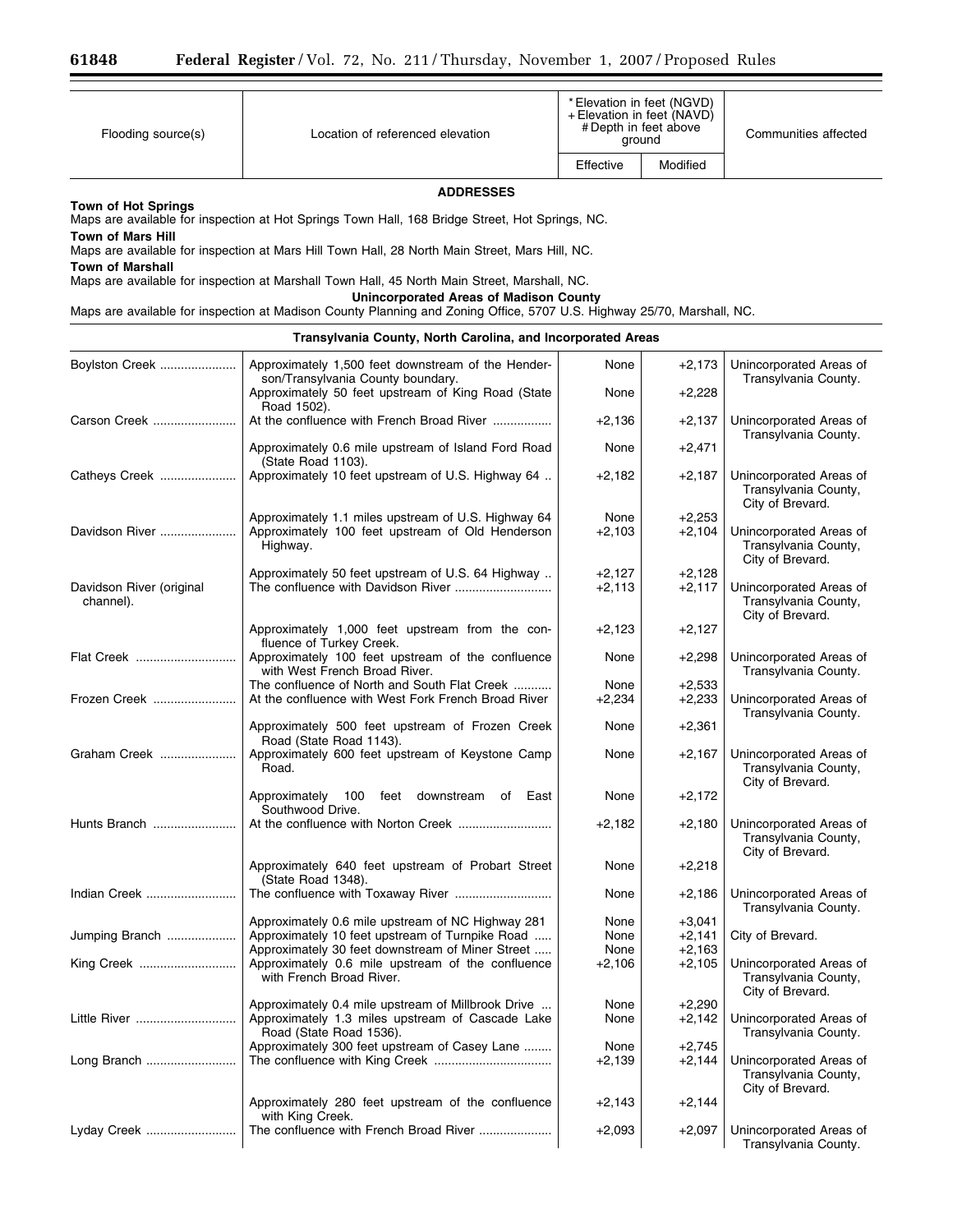| Flooding source(s)               | Location of referenced elevation                                                                                                     | * Elevation in feet (NGVD)<br>+ Elevation in feet (NAVD)<br># Depth in feet above<br>ground |                      | Communities affected                                                |
|----------------------------------|--------------------------------------------------------------------------------------------------------------------------------------|---------------------------------------------------------------------------------------------|----------------------|---------------------------------------------------------------------|
|                                  |                                                                                                                                      | Effective                                                                                   | Modified             |                                                                     |
|                                  | Approximately 0.7 mile upstream of the confluence of<br>Blythe Branch.                                                               | None                                                                                        | $+2,152$             |                                                                     |
| Morton Creek                     | At the confluence with South Fork Flat Creek                                                                                         | None                                                                                        | $+2,674$             | Unincorporated Areas of<br>Transylvania County.                     |
|                                  | Approximately 1,820 feet upstream of U.S. 64 High-<br>way.                                                                           | None                                                                                        | $+2,700$             |                                                                     |
| North Fork Flat Creek            | At the confluence with Flat Creek and South Fork Flat<br>Creek.                                                                      | None                                                                                        | $+2,533$             | Unincorporated Areas of<br>Transylvania County.                     |
|                                  | Approximately 1,300 feet upstream of Golden Road<br>(State Road 1313).                                                               | None                                                                                        | $+2,998$             |                                                                     |
| Norton Creek                     |                                                                                                                                      | $+2,127$                                                                                    | $+2,128$             | Unincorporated Areas of<br>Transylvania County,<br>City of Brevard. |
|                                  | Approximately 700 feet upstream of Probart Street<br>(State Road 1348).                                                              | $+2,212$                                                                                    | $+2,218$             |                                                                     |
| Osborne Branch                   | The confluence with Boylston Creek                                                                                                   | None                                                                                        | $+2,223$             | Unincorporated Areas of<br>Transylvania County.                     |
|                                  | Approximately 0.7 mile upstream of the confluence<br>with Boylston Creek.                                                            | None                                                                                        | $+2,422$             |                                                                     |
| Pole Bridge Branch               |                                                                                                                                      | None                                                                                        | $+2,698$             | Unincorporated Areas of<br>Transylvania County.                     |
|                                  | Approximately 900 feet upstream of the confluence<br>with Little River.                                                              | None                                                                                        | $+2,739$             |                                                                     |
| South Fork Flat Creek            | At the confluence with Flat Creek and North Fork Flat<br>Creek.                                                                      | None                                                                                        | $+2,533$             | Unincorporated Areas of<br>Transylvania County.                     |
|                                  | Approximately 0.5 mile upstream of Flat Creek Valley<br>Road (State Road 1147).                                                      | None                                                                                        | $+2,792$             |                                                                     |
| South Prong Turkey Creek         | At the confluence with Turkey Creek                                                                                                  | None                                                                                        | $+2,252$             | Unincorporated Areas of                                             |
|                                  | Approximately 360 feet upstream of the confluence<br>with Turkey Creek.                                                              | None                                                                                        | $+2,269$             | Transylvania County.                                                |
| Sutton Creek                     | The confluence with Boylston Creek                                                                                                   | None                                                                                        | $+2,228$             | Unincorporated Areas of<br>Transylvania County.                     |
| Toxaway River                    | Approximately 0.8 mile upstream of Lakeland Drive<br>Approximately 5.9 miles upstream of North Carolina/<br>South Carolina boundary. | None<br>None                                                                                | $+2,498$<br>$+2,164$ | Unincorporated Areas of<br>Transylvania County.                     |
|                                  | Approximately 1.0 mile upstream of Cardinal Drive<br>West.                                                                           | None                                                                                        | $+3,390$             |                                                                     |
| Tributary 5                      | The confluence with Toxaway River                                                                                                    | None                                                                                        | $+2,654$             | Unincorporated Areas of<br>Transylvania County.                     |
|                                  | Approximately 0.4 mile upstream of the confluence<br>with Toxaway River.                                                             | None                                                                                        | $+3,021$             |                                                                     |
| Tributary 6                      | The confluence with Toxaway River                                                                                                    | None                                                                                        | $+2.643$             | Unincorporated Areas of<br>Transylvania County.                     |
|                                  | Approximately 0.5 mile upstream of the confluence<br>with Toxaway River.                                                             | None                                                                                        | $+2,804$             |                                                                     |
| Turkey Creek                     | At the confluence with Davidson River (original chan-<br>nel).                                                                       | $+2,120$                                                                                    | $+2,124$             | Unincorporated Areas of<br>Transylvania County,<br>City of Brevard. |
|                                  | Approximately 120 feet upstream of the confluence<br>with South Prong Turkey Creek.                                                  | None                                                                                        | $+2,256$             |                                                                     |
| West Fork French Broad<br>River. | Approximately 1,600 feet upstream of U.S. Highway<br>64.                                                                             | None                                                                                        | $+2,247$             | Unincorporated Areas of<br>Transylvania County.                     |
|                                  | Approximately 200 feet upstream of the confluence of<br>Flat Creek.                                                                  | None                                                                                        | $+2,307$             |                                                                     |
| Whitewater River                 | At the North Carolina/South Carolina boundary                                                                                        | None                                                                                        | +1,961               | Unincorporated Areas of<br>Transylvania County.                     |
| Williamson Creek                 | At the Transylvania/Jackson County boundary<br>Approximately 1,000 feet upstream of Wilson Road<br>(State Road 1540).                | None<br>+2,104                                                                              | $+3,163$<br>$+2,105$ | Unincorporated Areas of<br>Transylvania County.                     |
|                                  | Approximately 1,000 feet upstream of the confluence<br>of Camp Creek.                                                                | None                                                                                        | $+2,116$             |                                                                     |
| Wilson Mill Creek                | Approximately 1,900 feet upstream of the confluence<br>with Catheys Creek.                                                           | $+2,147$                                                                                    | $+2,148$             | Unincorporated Areas of<br>Transylvania County.                     |
|                                  | Approximately 1,900 feet upstream of Forest Road                                                                                     | None                                                                                        | $+2,398$             |                                                                     |

+ North American Vertical Datum.

# Depth in feet above ground.

▀